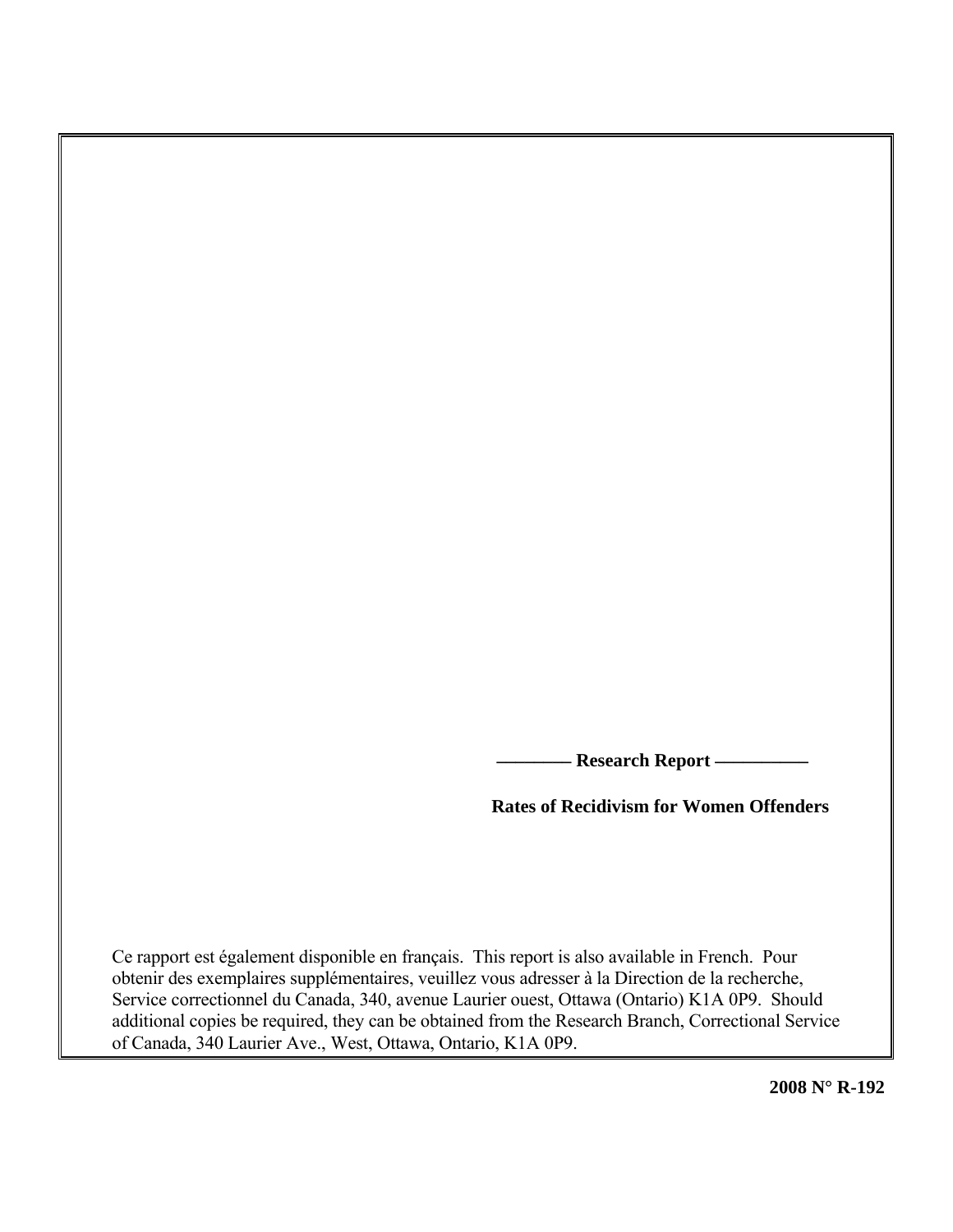Rates of Recidivism for Women Offenders

Renée Gobeil

&

Meredith Robeson Barrett

Correctional Service Canada

September, 2007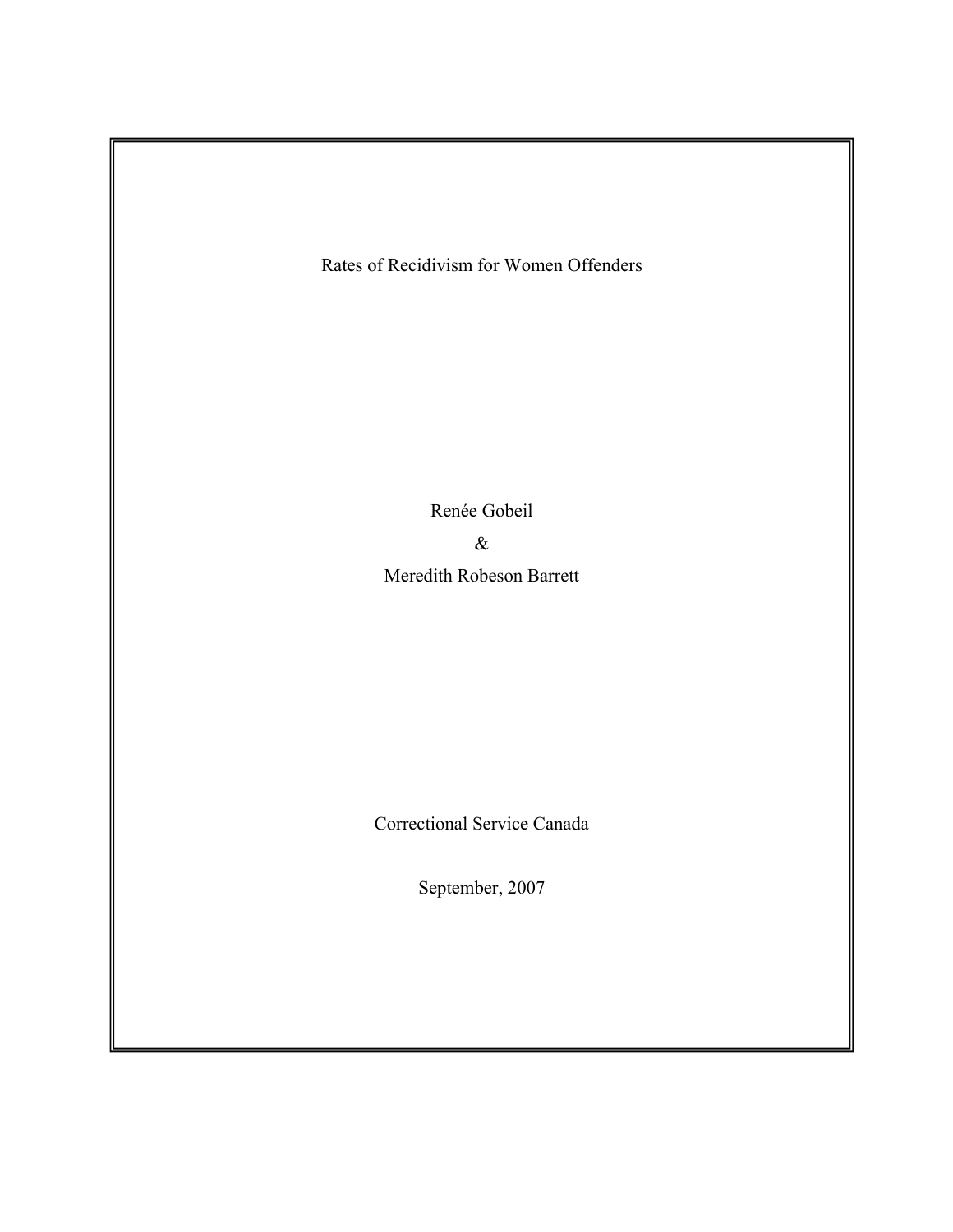# **ACKNOWLEDGEMENTS**

<span id="page-2-0"></span>Appreciation is extended to Kelley Blanchette for her methodological and editorial suggestions.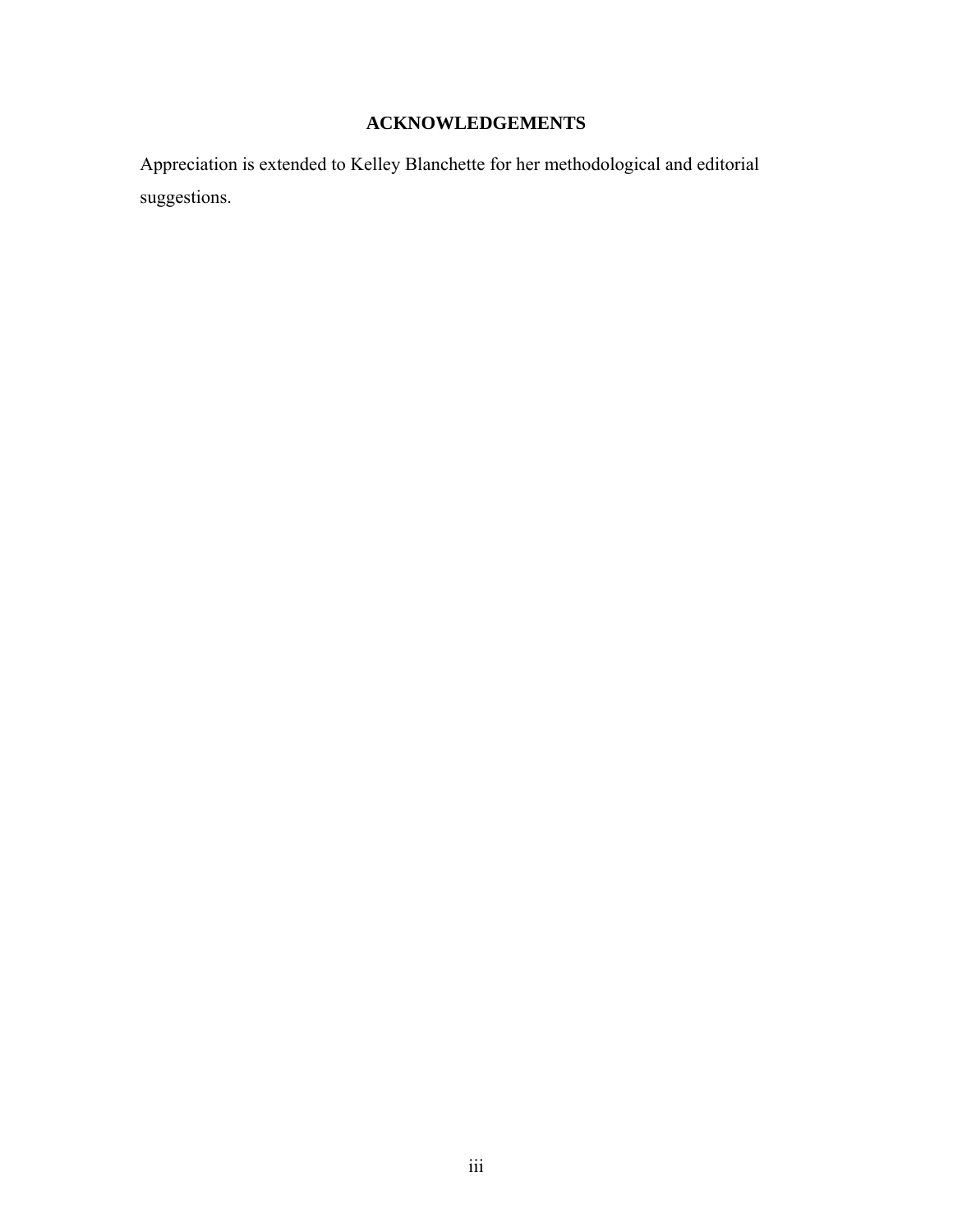## **EXECUTIVE SUMMARY**

<span id="page-3-0"></span>To date, researchers in the area of Canadian adult women's recidivism have employed varying methodologies and have reported rates of recidivism ranging from 3.7 to 46.9% (as summarized in Blanchette, 2001). The present study aimed to add precision to these estimates by using an explicitly defined methodology to provide an up-to-date measure of recidivism rates for federally sentenced women. The use of a procedure similar to that employed in a recent study (Bonta, Rugge, & Dauvergne, 2003) ensured a common language across these studies, allowing for meaningful comparisons.

Recidivism was defined in three ways: 1) *any* revocation of conditional release (due to a technical violation, new charge, or new offence) occurring within two years of release; 2) any *reconviction* occurring within two years of release; and, 3) any *reconviction for a violent offence* occurring within two years of release. The study sample was two cohorts representing all federally sentenced adult women in Canada released on day parole, full parole, statutory release, or sentence expiration / warrant expiry between April 1, 2002 and March 31, 2003 (*n* = 333) and between April 1, 2003 and March 31, 2004 (*n* = 326).

In considering revocations of conditional release for *any reason*, a rate of return to custody of 37.2% was found for women released in 2002-03, and a rate of 38.0% was found for those released in 2003-04. Rates of conviction for *new offences* were 28.2% and 29.8% respectively, while conviction rates for violent offences specifically were 4.2 % and 5.2% respectively. The rates of new conviction were consistent with those found using a similar methodology by Bonta and colleagues (2003) for three cohorts of women, though rates of violent reconviction were slightly lower in the present study.

When data were disaggregated by ethnicity, index offence, and type of release, findings were in line with previous research and with expectations. Aboriginal women were more likely than their non-Aboriginal counterparts to have their conditional release revoked and to receive a new conviction. However, there was no difference in the likelihood of receiving a new violent conviction. Women whose index offences included a violent act were more likely to receive a new conviction for a violent offence. Finally, women who had been granted discretionary release (day or full parole) were less likely to receive a new conviction than were those released on statutory release or at warrant expiry.

iv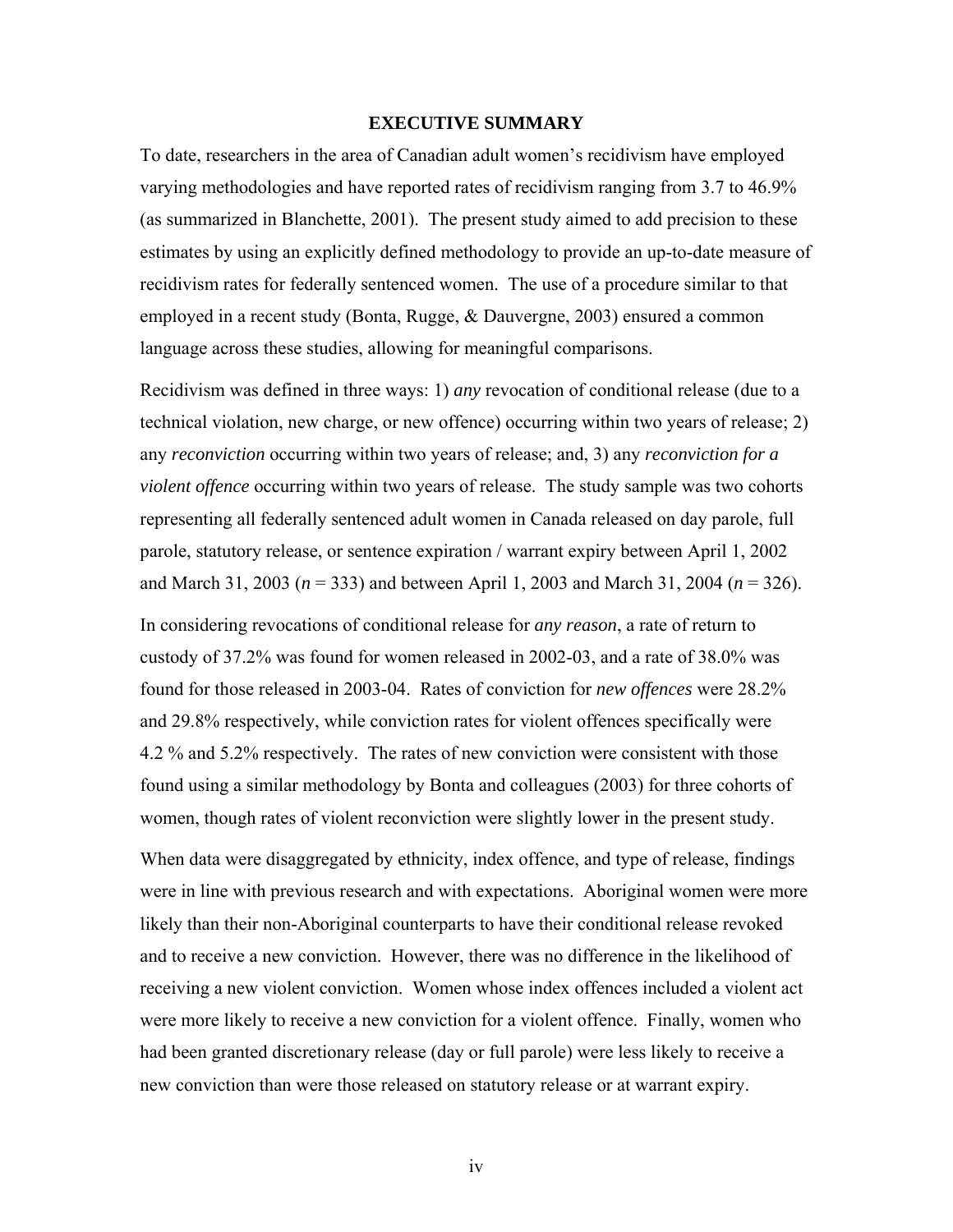# **TABLE OF CONTENTS**

<span id="page-4-0"></span>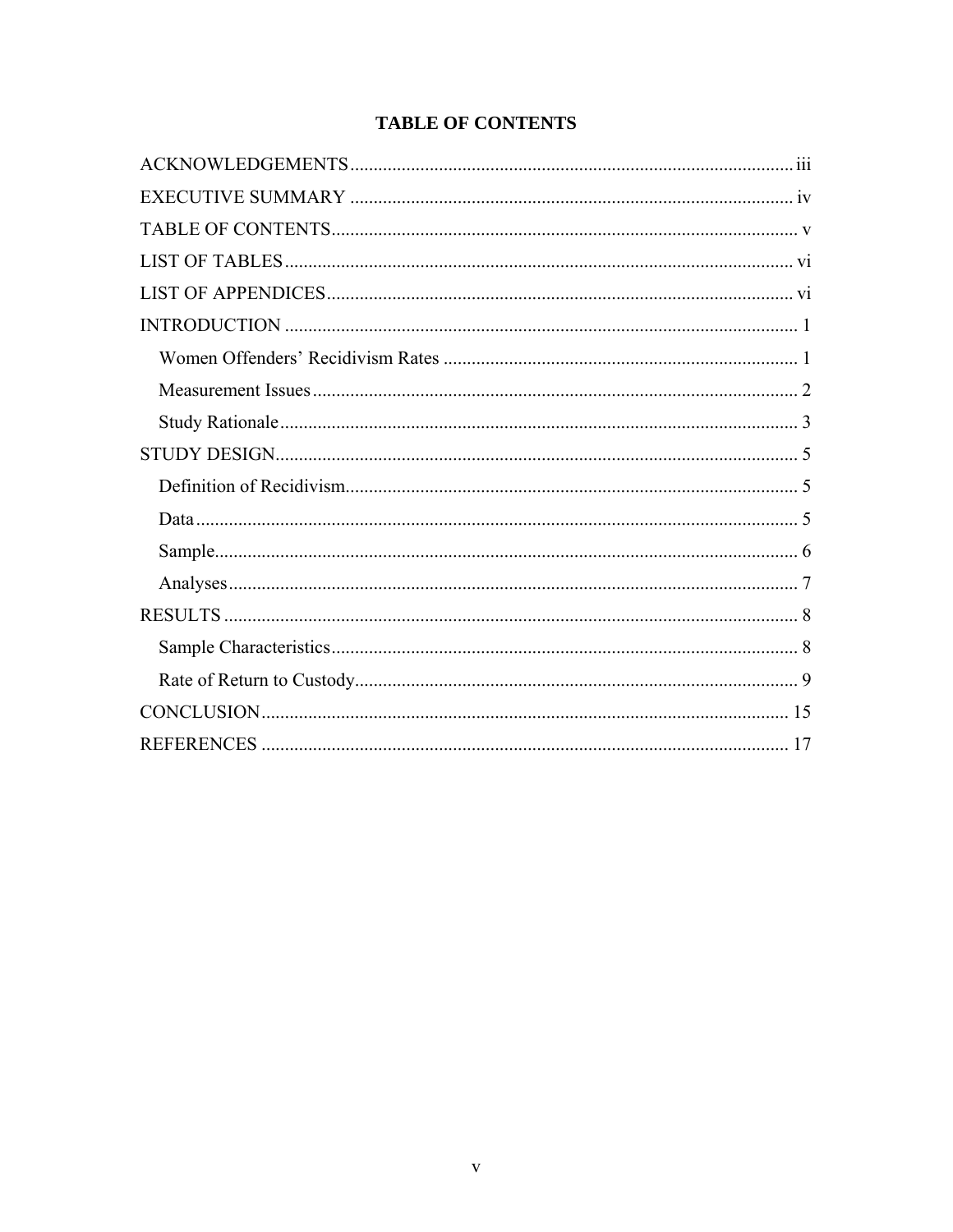# **LIST OF TABLES**

<span id="page-5-0"></span>

# **LIST OF APPENDICES**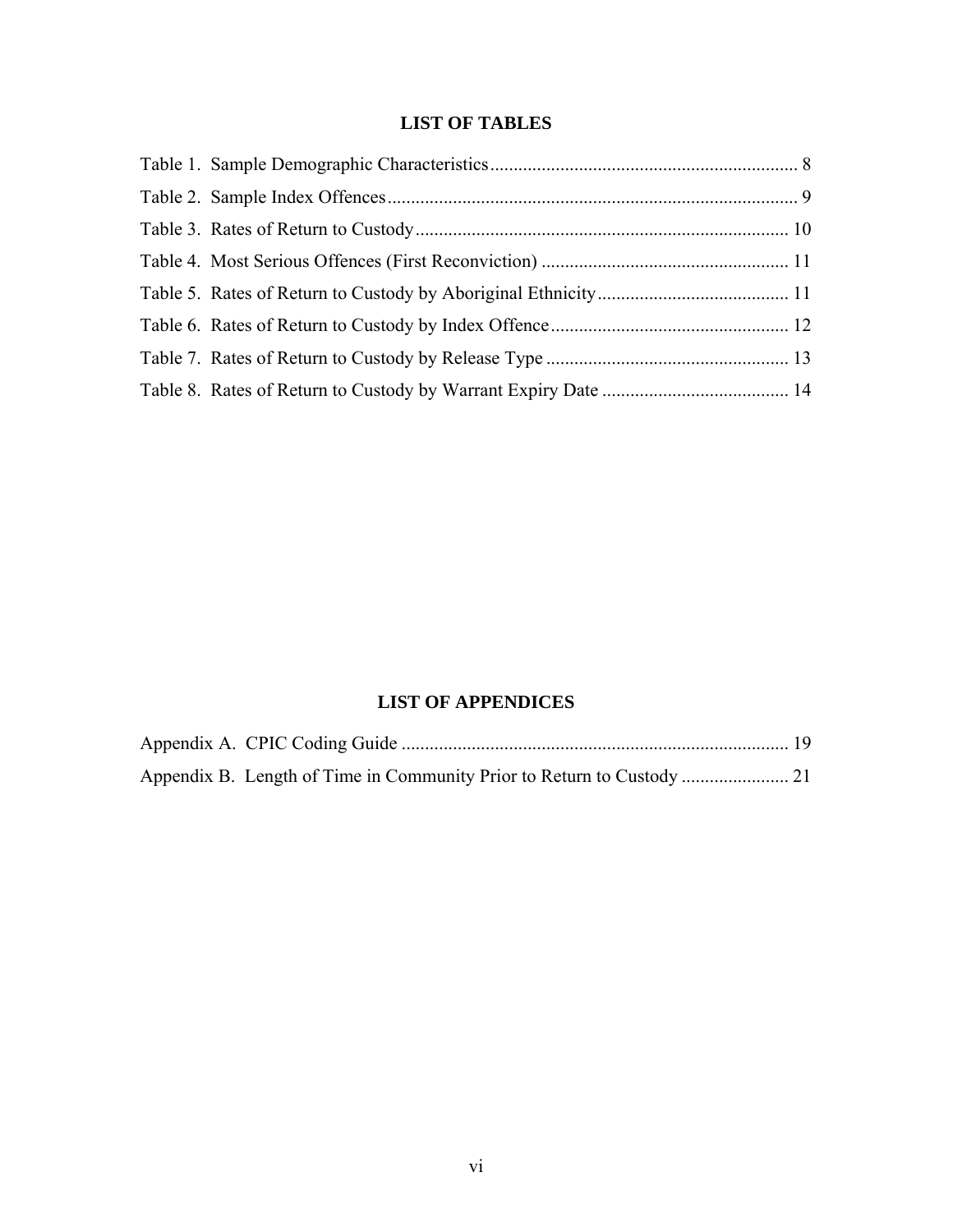# **INTRODUCTION**

<span id="page-6-0"></span>Examining changing rates of recidivism – that is, of return to criminal behaviour – allows interpretation of the impacts of policy and procedural shifts in correctional practice. The considerable variability in reported rates of recidivism, however, complicates this endeavour, most notably with research pertaining to women offenders. The smaller number of offenders in this group, along with changes in women's incarceration patterns in recent years (Research Branch, 2006) adds supplementary challenges in reaching conclusions regarding recidivism rates for women. This study provides an up-to-date benchmark of the rates of recidivism (including revocation of conditional release for any reason, reconviction for a new offence, and reconviction for a new violent offence) for Canadian federally sentenced women offenders.

### **Women Offenders' Recidivism Rates**

As women represent a small proportion of incarcerated offenders, they tend to receive less research attention relative to male offenders. This general trend applies to recidivism research as well. Indeed, several investigators have reported mainly aggregated recidivism rates (i.e., across genders) and have presented gender-specific data only in small, relatively superficial sections (e.g., Langan & Levin, 2002) or in appendices (e.g., Cuppleditch & Evans, 2005).

Those few studies which *have* focused specifically on women offenders (either exclusively or in tandem with men offenders) have reported a wide range of rates of recidivism. One review summarized recidivism rates of Canadian adult women offenders reported in a variety of studies (Blanchette, 2001); rates of reconviction for new offences ranged from 3.7% to 46.9%. More recent investigations also report results within this range: 16% (Verbrugge, Nunes, Johnson, & Taylor, 2002) and 20.7% (Law, 2004). Such a broad range of rates, however, can be confusing and of limited utility. When estimates change drastically from year to year or from study to study, those who use such estimates (e.g., National Parole Board members, parole officers, community program officers) are challenged to correctly anticipate recidivism. A considerable portion of this variability, however, is directly attributable to measurement issues.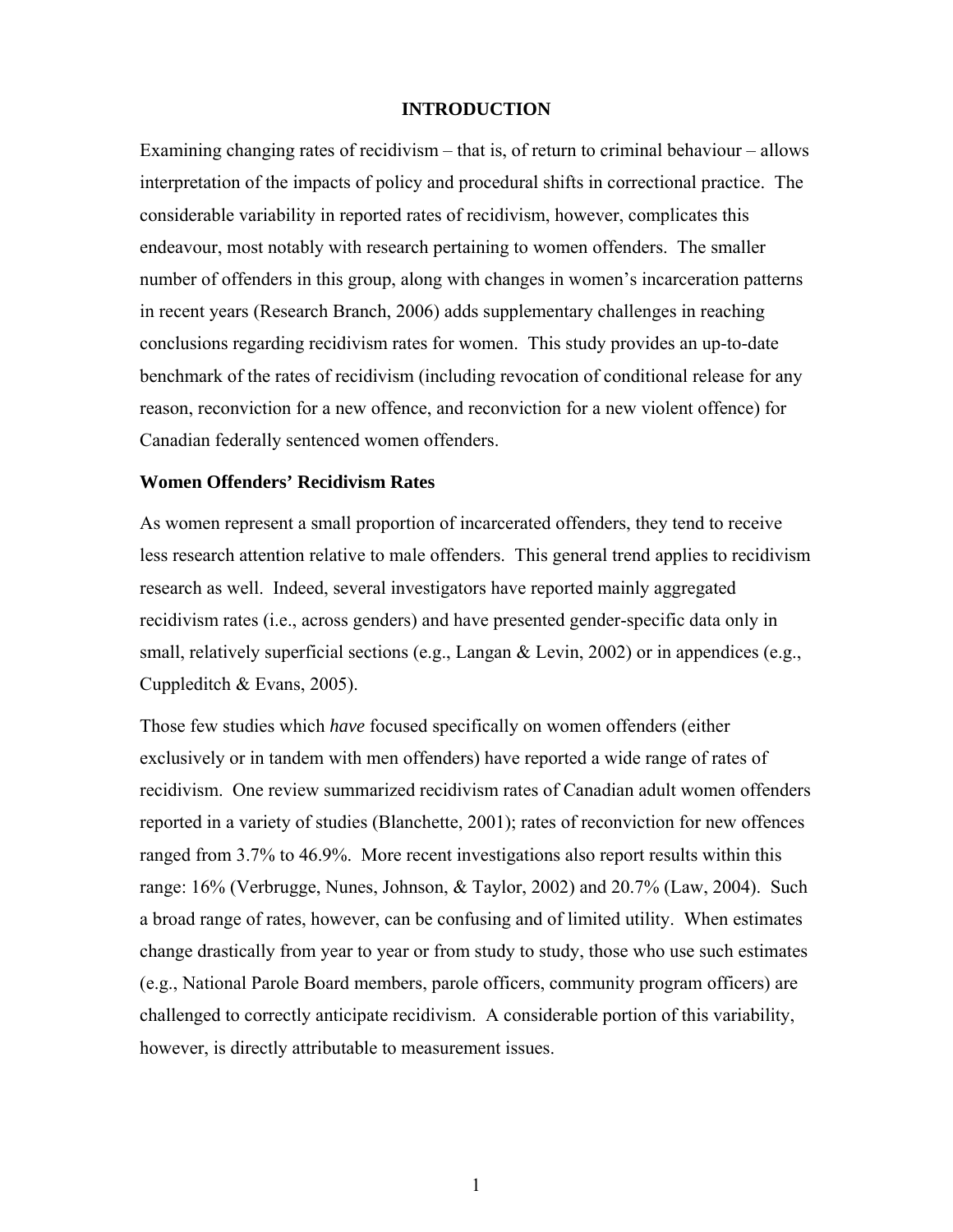### <span id="page-7-0"></span>**Measurement Issues**

Measurement in recidivism studies represents a number of specific challenges. Likely the most important methodological issue, leading directly to differences in estimates of recidivism, is the operationalization of the term. 'Recidivism' has variously been defined in previous investigations as return to custody for any reason, including technical violations (e.g., Verbrugge et al., 2002), re-arrest (e.g., Benda, 2005), reconviction (e.g., Law, 2004), and re-incarceration (e.g., Deschenes, Owen, & Crow, 2006). Often, more than one definition is used in the same study. When using the first definition – that is, any return to custody – it must be recalled that a return to custody does not suggest, in and of itself, a poor post-release outcome. Indeed, a revocation may represent very appropriate risk management strategies enacted in order to prevent future offending. Studies involving Canadian offenders have been further complicated by the existence of multiple correctional jurisdictions (federal and various provincial / territorial). Some researchers have defined recidivism as only federal re-incarceration while others have used both federal and provincial re-incarceration. While there is a tendency to use return to federal custody as a measure of recidivism, possibly due to the relative ease with which these data can be obtained, doing so fails to acknowledge that offenders may have been convicted for new offences (resulting in a return to provincial or territorial custody) not captured in federal records.

A further measurement issue is the definition of the population of interest. As mentioned, in Canada, there exist both provincial and federal correctional jurisdictions based on length of sentence.<sup>[1](#page-7-0)</sup> Some researchers have focused on persons released from provincial / territorial institutions (e.g., Rettinger, 1998) while others have focused on those released from federal institutions (e.g., Bonta, Rugge, & Dauvergne, 2003).In the latter group, some researchers have further narrowed their sample by examining only the recidivism rates of *first-time* federal offenders (Belcourt, Nouwens, & Lefebvre, 1993). As antisocial behaviour is learned (e.g., Andrews & Bonta, 2006) and repeat offenders therefore tend to persist in such behaviour, this method provides an underestimate of the general rate of recidivism.

There is also considerable variability in recidivism rates based on length of follow-up period. Published studies have been based on periods from one year (e.g., O'Brien &

 $\overline{a}$ 

<sup>&</sup>lt;sup>1</sup> The federal correctional system administers sentences of two years or more.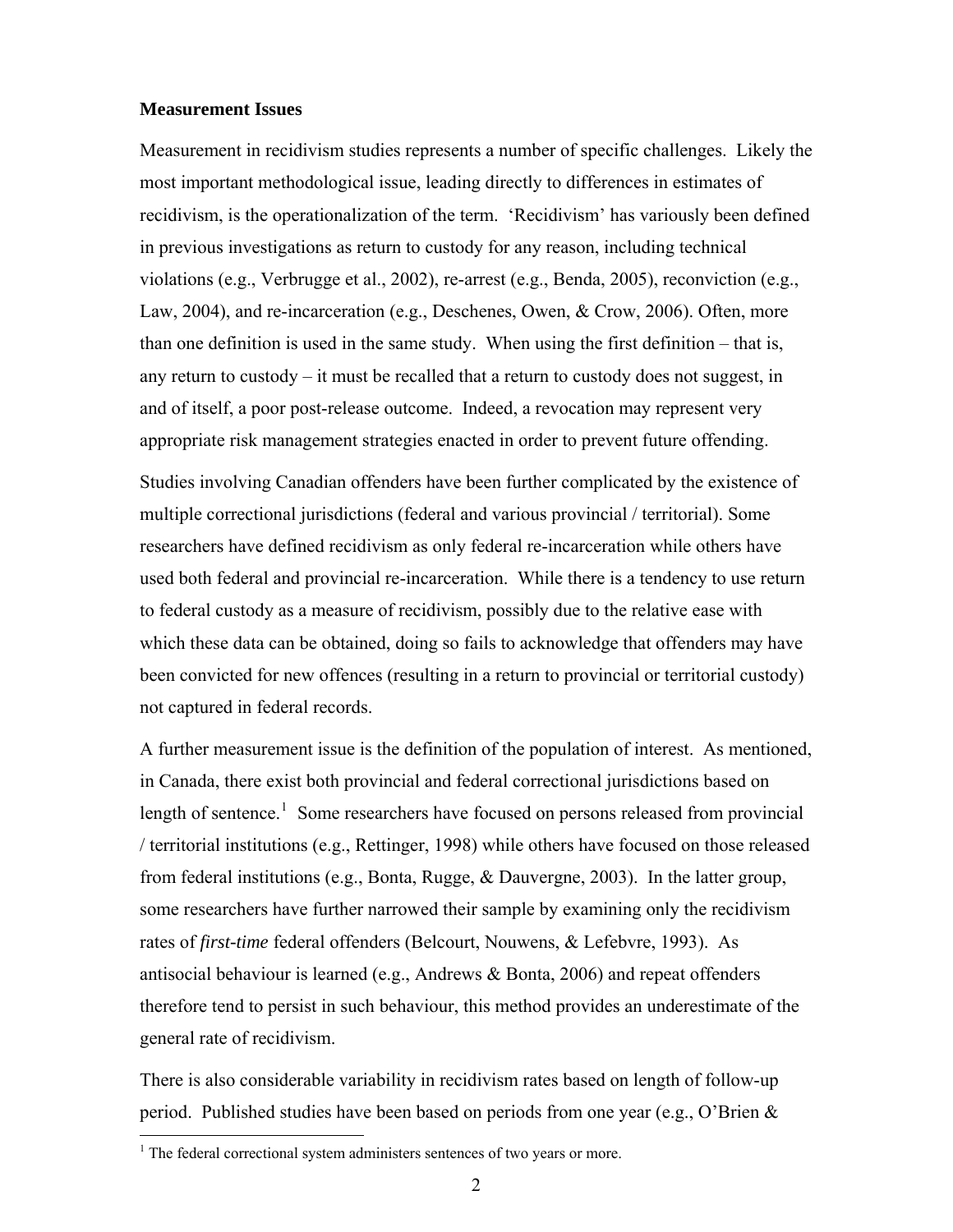<span id="page-8-0"></span>Bates, 2005) to as long as 18 years (Putkonen, Komulainen, Virkkunen, Eronen & Lönnqvist, 2003). In choosing a follow-up period, long-range behavioural prediction must be balanced with the desire to produce temporally relevant estimates; many researchers accomplish this goal by using a two-year follow-up period (e.g., Blanchette, 1996; Bonta et al., 2003; Kershaw, Goodman, & White, 1999). Indeed, in one study of women offenders' recidivism involving an 18 year follow-up, the researchers found that of those offenders who did recidivate, 80% did so within the first two years (Putkonen et al., 2003). This calls into question the efficiency of using extensive follow-up periods.

Clearly, decisions regarding methodological issues such as the operationalization of recidivism, definition of the population of interest, and length of follow up can have important impacts on the recidivism rates reported. Given this, consideration must be given to how best to examine recidivism. The "best" examination strategy, however, is fluid in definition, in that research questions, access to data, and operational and procedural realities all combine to influence the optimal research strategy and design of recidivism studies.

Two important guidelines emerge from this review, however. First, measurement decisions must be clearly explained and methodologies must be made explicit. Second, where possible, there must be consistency in the measurement strategies used to examine recidivism across studies. Such consistency would allow greater confidence in jointly considering the results of separate investigations.

One recently published study was admirable in its approach to measurement and methodological issues. Bonta and his colleagues (2003) developed a strong study design, and they clearly reported the measurement-related decisions made in their study, as well as the rationale for each decision. They examined recidivism – defined in two ways: reconviction for new offences generally and for violent offences specifically during a fixed two-year follow up – for three cohorts of Canadian adult federally sentenced men and women released in the three fiscal years from 1994-95 to 1996-97.

#### **Study Rationale**

Given that the most recently released individuals in the cohorts used by Bonta and colleagues (2003) comprised data from a decade ago, it seemed appropriate to update the recidivism rates of women offenders reported by these researchers. In order to ensure

3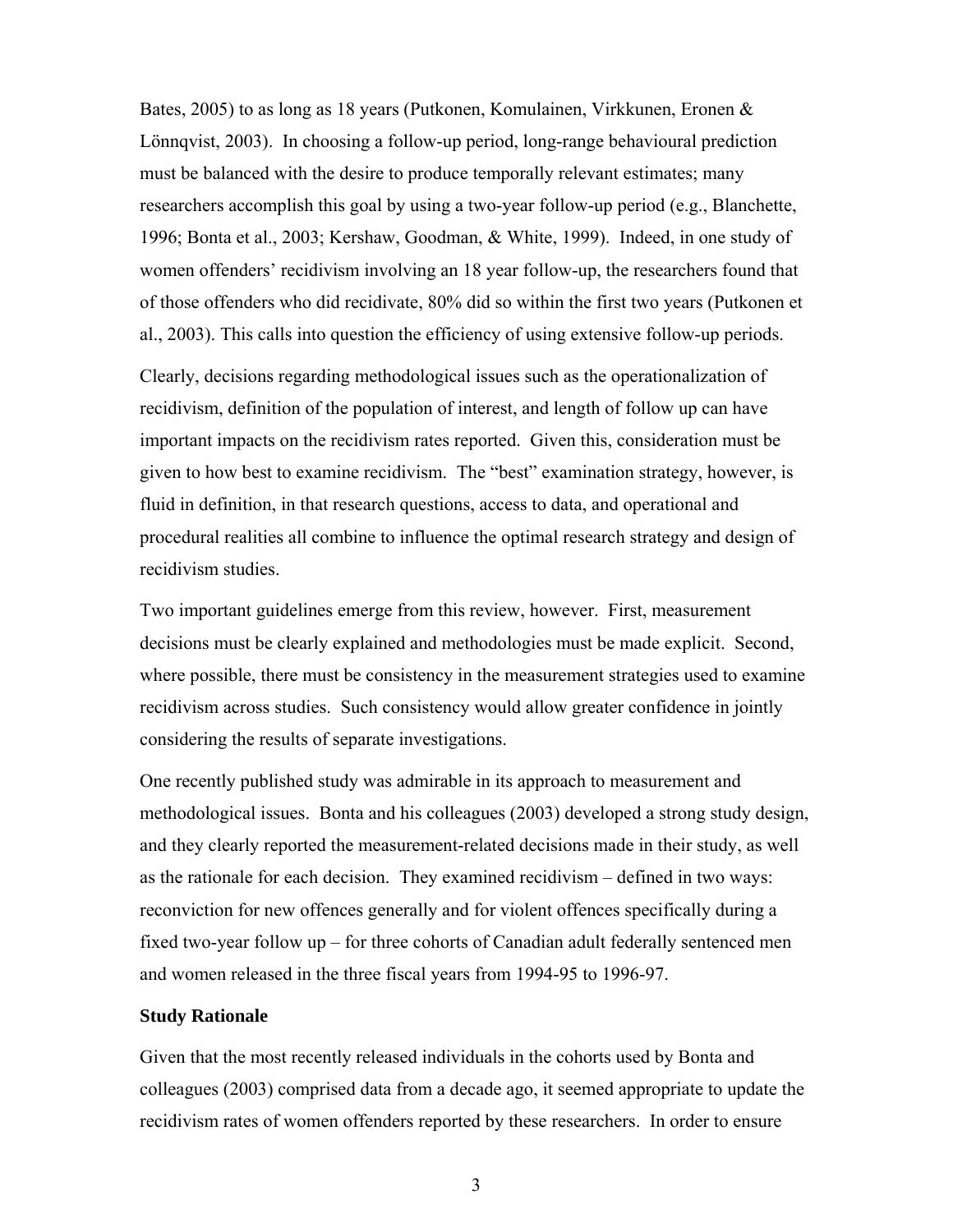comparability of findings, the procedures used in the present study were similar to those used by Bonta and colleagues. The examination of more recent data, however, provides an up-to-date benchmark against which to assess any changes in rates of recidivism in the female offender population.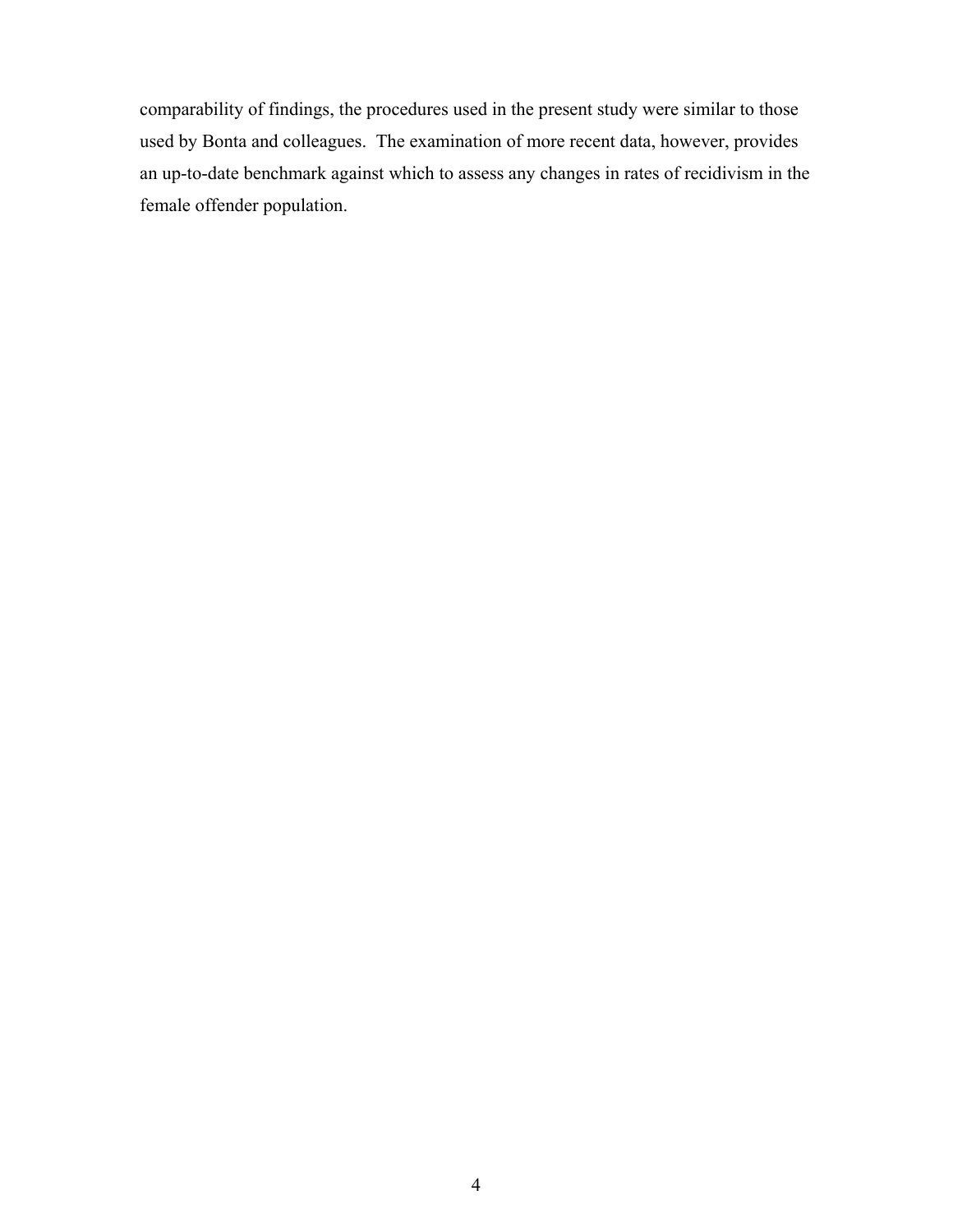## **STUDY DESIGN**

<span id="page-10-0"></span>A retrospective longitudinal design was used to examine recidivism rates among Canadian federally sentenced women offenders.

# **Definition of Recidivism**

Recidivism was defined variously as 1) *any revocation* of conditional release (i.e., for technical reasons or due to a new charge or offence) within two years of release from a federal institution,[2](#page-10-0) 2) *any new conviction* within two years, and 3) *any new conviction for a violent offence* within two years. It is important to acknowledge that in some cases, an indication of not having recidivated during the two-year follow-period may reflect that the offender had a limited time period during which she could do so. For example, those women returned to federal custody due to revocations or suspensions for technical violations would have had significantly less opportunity to commit new offences or new violent offences during the two-year follow up period. It is also important to note that when a woman received a new conviction after the termination of her sentence (but still within the two year follow-up period) she was assessed as having a new conviction but not as having her conditional release revoked.

# **Data**

 $\overline{a}$ 

# *Release*

Offenders are frequently released more than once on a given federal sentence (e.g., returned to custody due to suspensions or technical revocations and later re-released). Within the current study, the *last* release during the fiscal year was used as the commencement of the offender's follow-up period. The use of this date ensured comparability with Bonta and colleagues' (2003) previous findings.

# *Return to Custody*

Returns to federal custody due to revocations (either for technical reasons or due to the commission of a new offence) were examined using Offender Management System data. These data were accessed electronically and any revocation occurring during the two-year follow up period was recorded.

 $2^{2}$  As mentioned earlier, this type of return to custody may more accurately represent appropriate risk management than risk escalation. However, statistics on return to custody are important to population forecasts and ensure comparability of the present results with those of jurisdictions that use this indicator.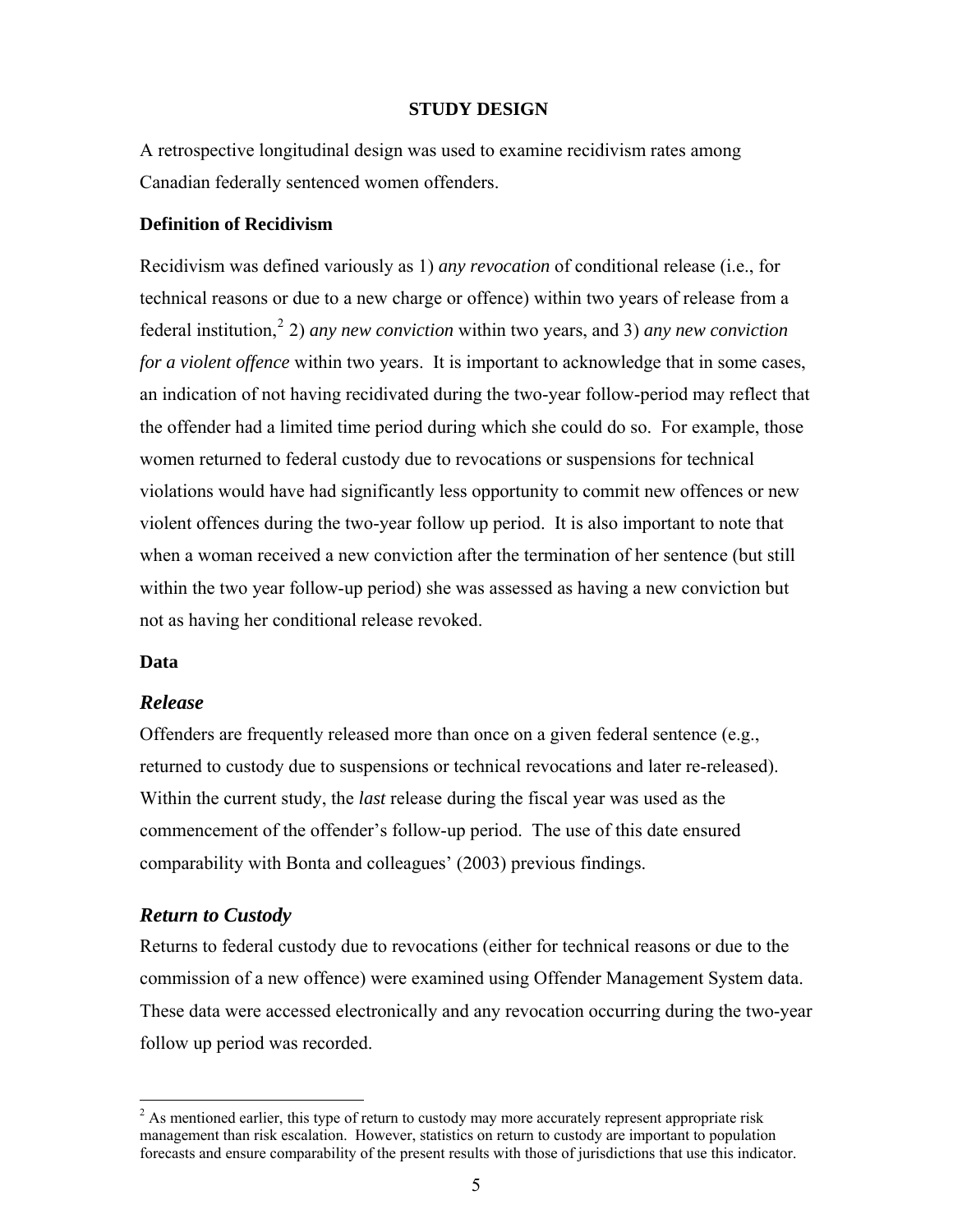<span id="page-11-0"></span>Canadian Police Information Centre data were then used to record new convictions. Though there are typically six to twelve month delays before new convictions are actually recorded in these files, a one-year 'cushion' was left between the end of the second cohort's follow-up period and the beginning of data collection/ coding . In other words, the end of the second follow-up period was one year prior to the date of data collection; this procedure provided sufficient time for new convictions to be recorded, thereby minimizing the likelihood of missing conviction data. New offences were recorded, along with their dates, and were coded as being violent (Schedule 1 or murder) or nonviolent. In cases where a woman was convicted for more than one offence simultaneously, only the most serious offence (i.e., the one with the most serious / longest disposition) was recorded.

New convictions occurring within 60 days of release were verified in the Offender Management System to assess whether the conviction corresponded to an offence occurring prior to or after release.<sup>[3](#page-11-0)</sup> These cases (one offender from each cohort) were removed from the analyses both to be consistent with the methodology used in the previous study and because discounting of only this conviction (i.e., the verification of files for subsequent convictions) would mean that the women had decreased opportunities to re-offend due to time in custody.

# *Deaths and Deportations*

Deaths and deportations occurring within the two year follow-up period were examined individually. No offenders were found to be deported during the follow-up period, while three offenders  $\left( \langle 1\% \rangle \right)$  from cohort 1 and two offenders  $\left( \langle 1\% \rangle \right)$  from cohort 2 died during this time. The cases of offenders who recidivated prior to their death were retained in the samples (one case from each cohort), but offenders who died before having recidivated were removed (two cases from cohort 1 and one case from cohort 2). This procedure was used as it was impossible to ascertain whether these women would have recidivated had they remained in the sample for the full two years.

#### **Sample**

 $\overline{a}$ 

The final sample included all federally sentenced adult women released on day parole, full parole, statutory release, or sentence expiration / warrant expiry during the study

 $3$  In rare cases, the offence may have occurred prior to the sentence of interest and charges / convictions brought forward.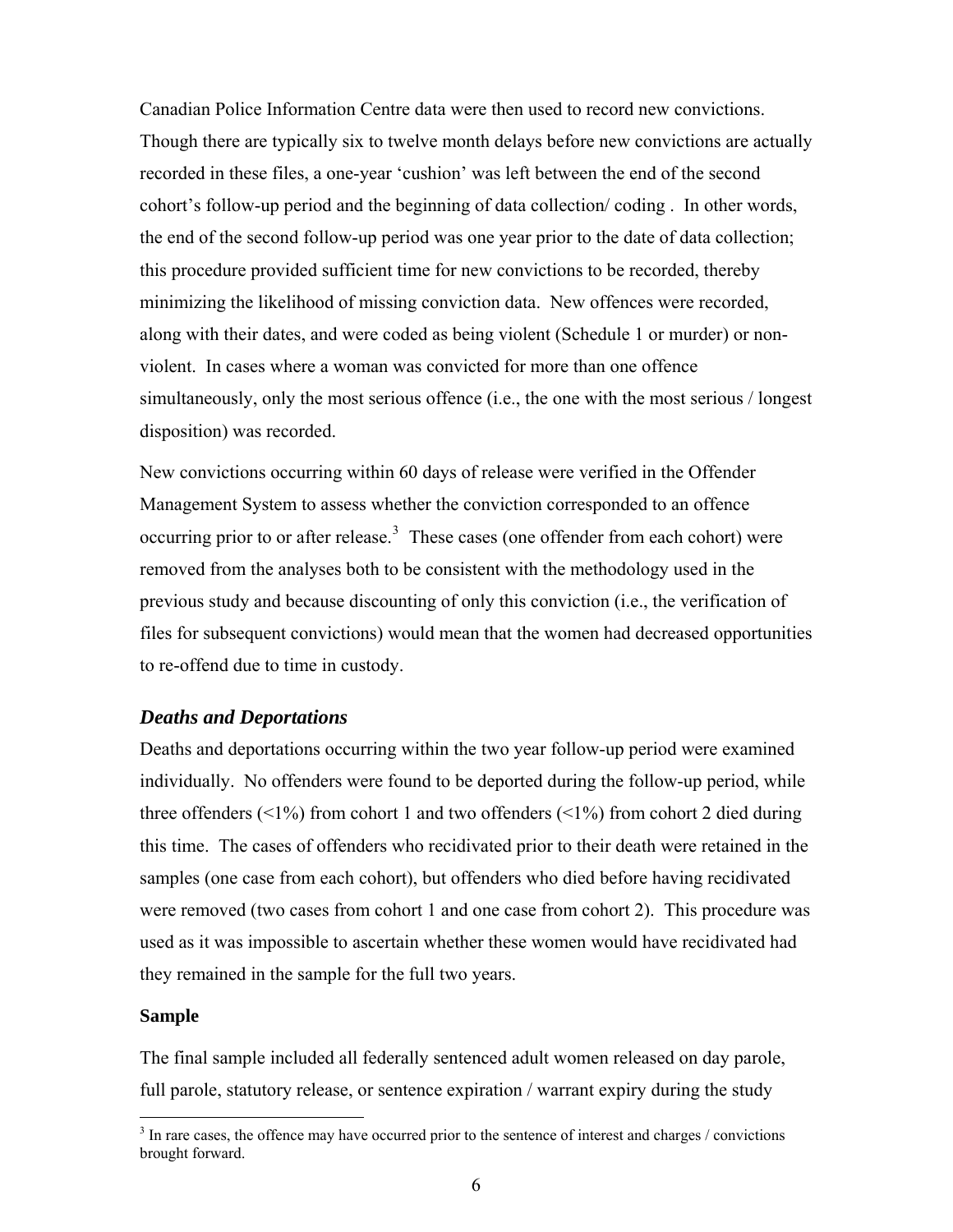<span id="page-12-0"></span>period. Women released between April 1, 2002 and March 31, 2003 comprised cohort 1 (*n* = 333), while those released between April 1, 2003 and March 31, 2004 comprised cohort 2 ( $n = 326$ ).<sup>[4](#page-12-0)</sup> These numbers reflect the removal of cases corresponding to convictions for charges for offences which occurred prior to or during incarceration, as well as to death (i.e., three cases from cohort 1 and two cases from cohort 2; outlined above).

#### **Analyses**

# *Recidivism Rates*

Proportions of women recidivating by the end of the follow up period were calculated separately for each cohort and for each of the three definitions of recidivism. These proportions were also calculated separately for Aboriginal vs. non-Aboriginal women, for women whose index offences were violent vs. non-violent, and for women receiving discretionary vs. non-discretionary release. The length of time which elapsed prior to revocation or reconviction was also compared based on ethnicity, index offence, and type of release. For these analyses, only the first reconviction (either violent or non-violent) was used, as offenders returned to custody for non-violent offences would have more limited opportunity to commit a subsequent violent offence than would those remaining in the community. This could impact the length of time elapsed prior to a new conviction for a violent offence, resulting in inappropriate comparisons.

# *Inter-rater Reliability*

 $\overline{a}$ 

As the Canadian Police Information Centre data were coded by hand, a second researcher coded ten percent of cases from each cohort. Using the kappa coefficient for categorical variables and intra-class correlations for continuous variables, inter-rater reliability coefficients were calculated for ten variables.<sup>[5](#page-12-0)</sup> These were found to be very high, ranging from .92 to 1.00, with an average of .99.

<sup>&</sup>lt;sup>4</sup> These sample sizes are larger than the approximately 225 women per cohort in the study conducted by Bonta and colleagues (2003). The difference is likely attributable to the fact that there have been increases in both the overall numbers of federally sentenced women and in the proportion of these women serving short sentences (and therefore being released sooner) since the previous study (Research Branch, 2006).

 $5$  The remaining variables were not assessed for inter-rater reliability as there were no cases with corresponding data for these variables in the subsample of cases coded by the second researcher (e.g., date of death or deportation).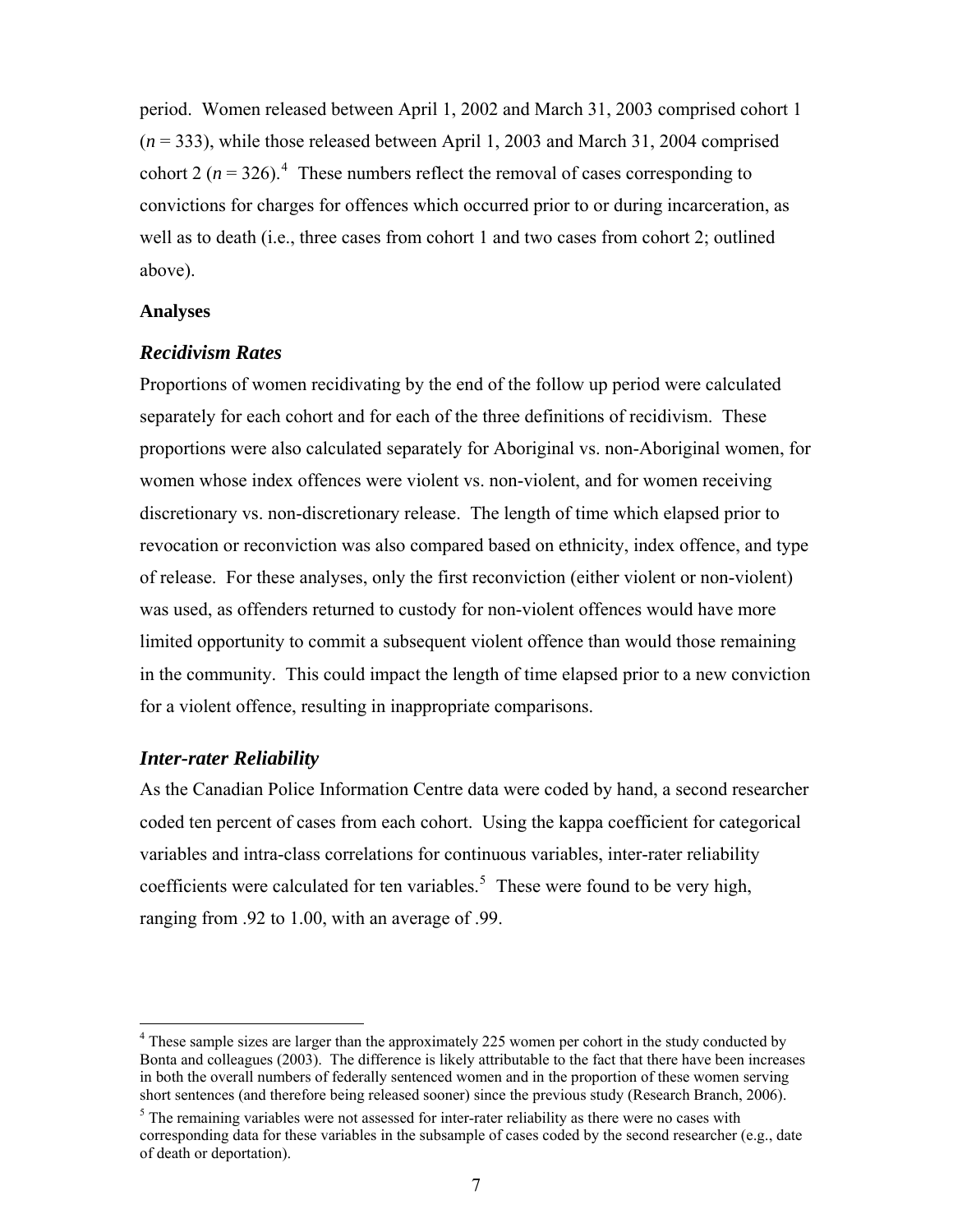## **RESULTS**

#### <span id="page-13-0"></span>**Sample Characteristics**

The demographic characteristics of the women comprising the research sample were examined  $(n_{\text{COHORT 1}} = 333; n_{\text{COHORT 2}} = 326)$ . The two cohorts were similar in composition. Women were typically about 35 years old on release  $(M_{\text{COHORT 1}} = 34.6)$ ;  $M_{\text{COHORT 2}} = 35.1$ , and, as shown in Table 1, were mainly single, separated, divorced, or widowed. About a quarter of the women in each cohort were of Aboriginal ethnicity.

|                                            | Cohort 1 (2002-03) |               | Cohort 2 (2003-04) |               |
|--------------------------------------------|--------------------|---------------|--------------------|---------------|
| Demographic Characteristic                 | n/333              | $\frac{0}{0}$ | n/326              | $\frac{0}{0}$ |
| Ethnicity                                  |                    |               |                    |               |
| Caucasian                                  | 196                | 59            | 186                | 57            |
| African Canadian                           | 37                 | 11            | 29                 | 9             |
| Aboriginal                                 | 82                 | 25            | 91                 | 28            |
| Other / Unknown                            | 18                 | 5             | 20                 | 6             |
| <b>Marital Status</b>                      |                    |               |                    |               |
| Married / Common-law                       | 120                | 36            | 129                | 40            |
| Single / Separated /<br>Divorced / Widowed | 209                | 63            | 190                | 58            |
| Other / Unknown                            | $\overline{4}$     | 1             | 7                  | 2             |

|  |  |  |  |  |  |  |  |  |  |  |  | <i>Table 1.</i> Sample Demographic Characteristics |
|--|--|--|--|--|--|--|--|--|--|--|--|----------------------------------------------------|
|--|--|--|--|--|--|--|--|--|--|--|--|----------------------------------------------------|

Almost half of the women were convicted for at least one violent offence (see Table 2), with the most common offences in this category being assault and robbery. Among those with non-violent offences, women relatively frequently had convictions for property and drug offences. A considerable proportion of the women also had convictions for other non-violent offences, including administration of justice offences.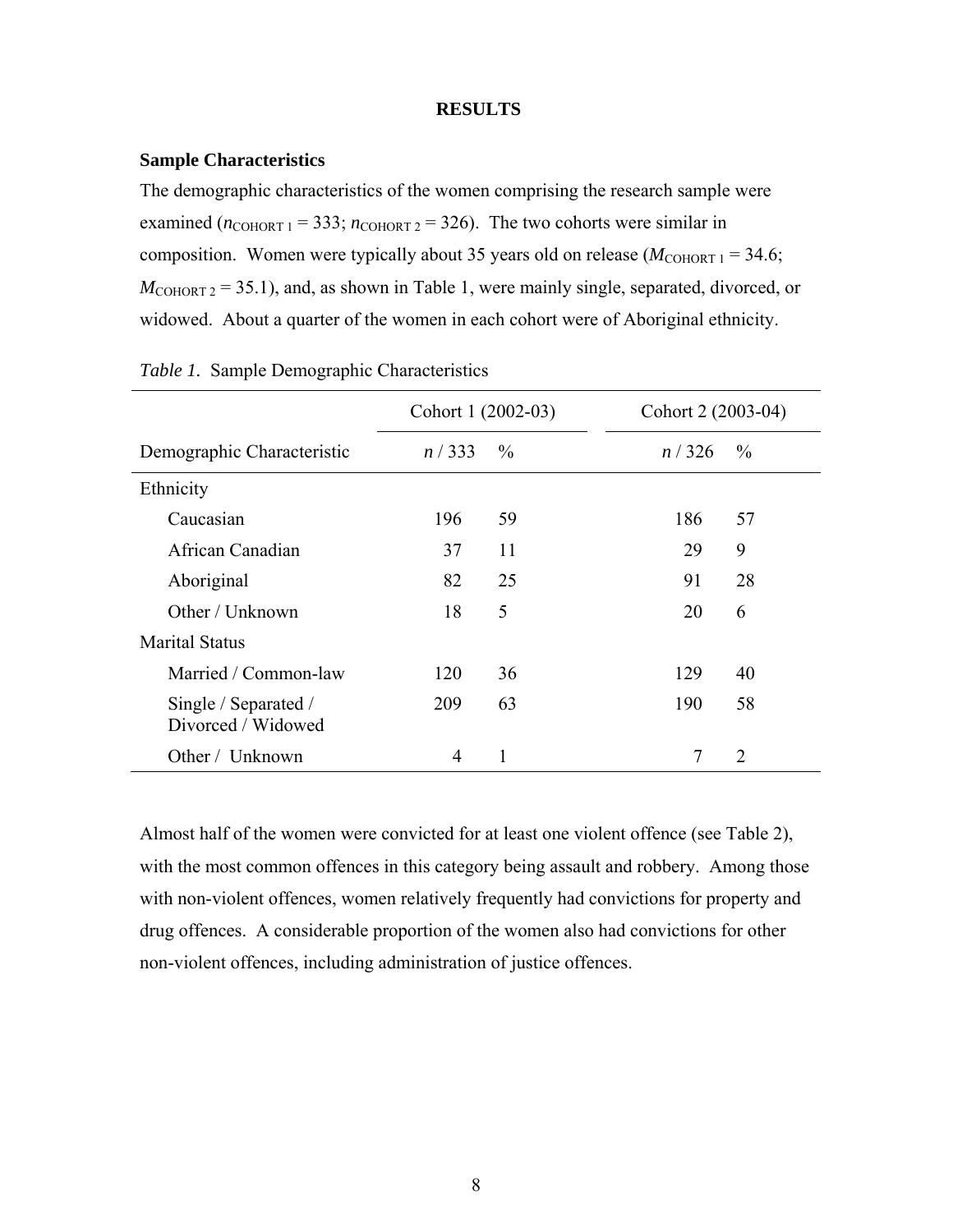|                          | Cohort 1 (2002-03) |               | Cohort 2 (2003-04) |                  |
|--------------------------|--------------------|---------------|--------------------|------------------|
| Offence Type             | n / 333            | $\frac{0}{0}$ | n/326              | $\frac{0}{0}$    |
| Violent Offences         | 160                | 48            | 161                | 49               |
| Homicide                 | 15                 | 5             | 11                 | 3                |
| <b>Attempted Murder</b>  | $\overline{4}$     | $\mathbf{1}$  | $\boldsymbol{0}$   | $\boldsymbol{0}$ |
| Assault                  | 79                 | 24            | 76                 | 23               |
| Robbery                  | 53                 | 16            | 51                 | 16               |
| Kidnapping / Confinement | 10                 | 3             | 12                 | $\overline{4}$   |
| <b>Sexual Assault</b>    | 9                  | 3             | 20                 | 6                |
| Arson                    | 10                 | 3             | $\overline{2}$     | 1                |
| <b>Utter Threats</b>     | 30                 | 9             | 25                 | 8                |
| Weapon Offence           | 28                 | 8             | 29                 | 9                |
| Non-violent Offences     | 287                | 86            | 284                | 87               |
| Drug Offence             | 104                | 31            | 102                | 31               |
| Property                 | 129                | 39            | 101                | 31               |
| Fraud                    | 40                 | 12            | 45                 | 14               |
| Other                    | 234                | 70            | 239                | 73               |

## <span id="page-14-0"></span>*Table 2.* Sample Index Offences

Finally, slightly more than half of the women received discretionary release (i.e., day parole or full parole;  $n_{\text{COHORT 1}} = 185$  [56%];  $n_{\text{COHORT 2}} = 191$  [59%]). The remainder  $(n_{\text{COHORT 1}} = 148$  [44%];  $n_{\text{COHORT 2}} = 135$  [41%]) were released on statutory release, or at their warrant expiry dates. As offenders can be released more than once during their federal sentence, these releases do not necessarily represent each woman's first release on the current sentence.

# **Rate of Return to Custody**

The rates of return to custody for women in each cohort are presented in Table 3. Of women released from federal incarceration in 2002-03 and 2003-04, less than two-in-five had their conditional release revoked during the two year follow-up. Slightly more than a quarter of the women were convicted for a new offence generally (i.e., either non-violent or violent), and about one-in-twenty was convicted for a new violent offence. Rates of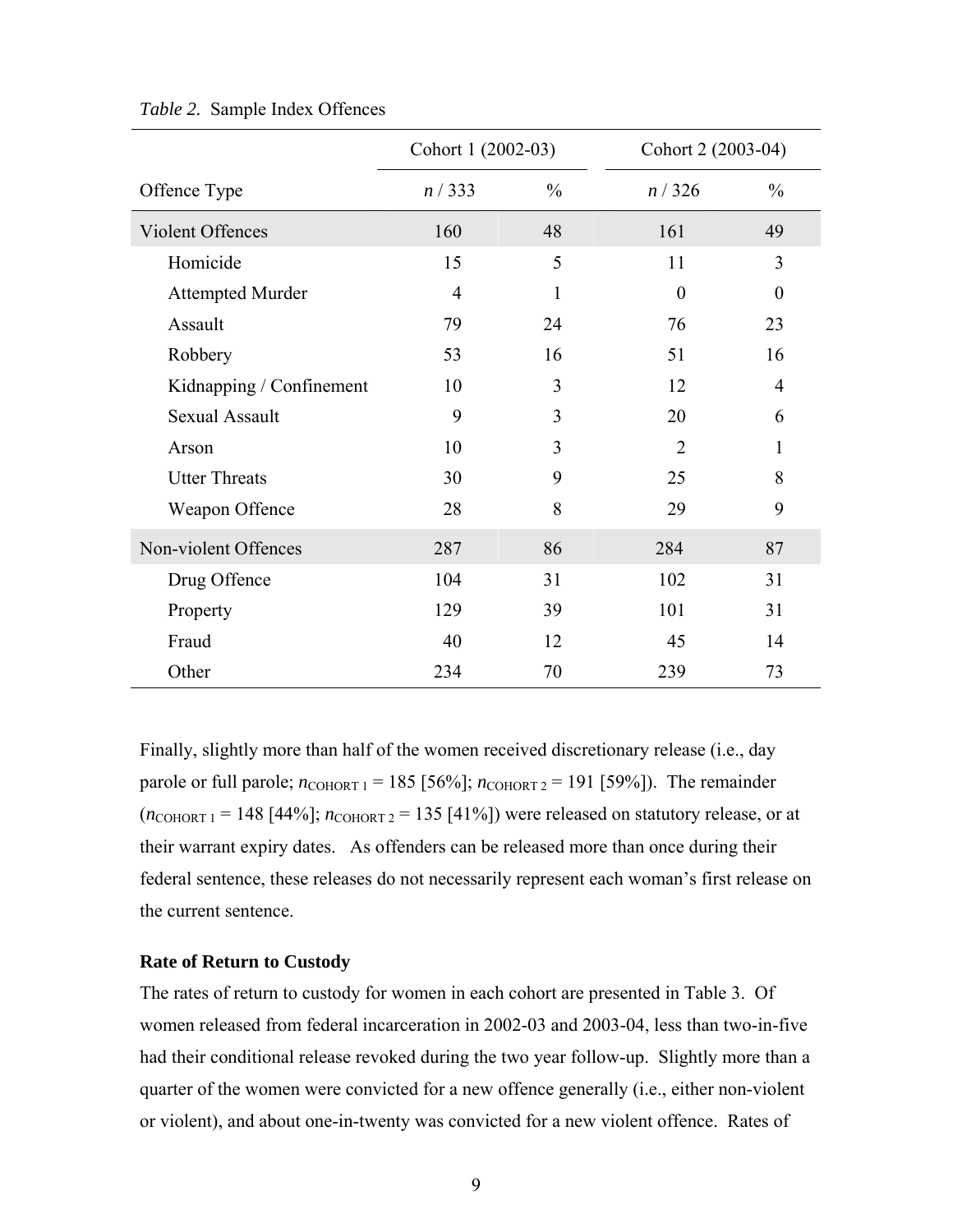<span id="page-15-0"></span>revocation and reconviction were very similar across the cohorts. Rates of violent reconviction specifically differed somewhat across cohorts, though this was likely a result of the very low base rate of such reconvictions.

|                             | Cohort 1 (2002-03)  |      | Cohort 2 (2003-04)  |      |
|-----------------------------|---------------------|------|---------------------|------|
| <b>Return to Custody</b>    | $n/333 \frac{9}{6}$ |      | $n/326 \frac{6}{6}$ |      |
| Any Revocation              | 124                 | 37.2 | 124                 | 38.0 |
| Reconviction                | 94                  | 28.2 | 94                  | 28.8 |
| <b>Violent Reconviction</b> | 14                  | 42   | 17                  | 52   |

*Table 3.* Rates of Return to Custody in a Two Year Follow-up

The offences for which the women were reconvicted were recorded; these are presented in Table 4. As explained previously, in cases where a woman was simultaneously convicted for more than one offence, only the most serious was noted. As can be seen, the pattern of reconvictions differed considerably from the pattern of original convictions. More than half of the most serious first reconvictions were property offences or other non-violent offences, with the bulk of the latter being comprised of administration of justice offences such as failure to appear. Violent offences were less frequent, and, notably, there were no reconvictions for homicide, attempted murder, kidnapping / confinement, or crimes of a sexual nature recorded for either cohort.

The dispositions received were also less serious, with only about three-quarters of the reconvicted women receiving custodial sentences  $(n_{\text{COHORT 1}} = 68 \mid 72\%)$ ;  $n_{\text{COHORT 2}} = 76$ [81%]). Moreover, sentences were typically relatively short  $(M_{\text{COHORT 1}} = 6.4 \text{ months};$  $M_{\text{COHORT 2}}$  = 7.6 months), with less than a tenth, overall, of the reconvicted women being sentenced to two years or more  $(n_{\text{COHORT 1}} = 6 \, [6\%]; n_{\text{COHORT 2}} = 10 \, [11\%]).$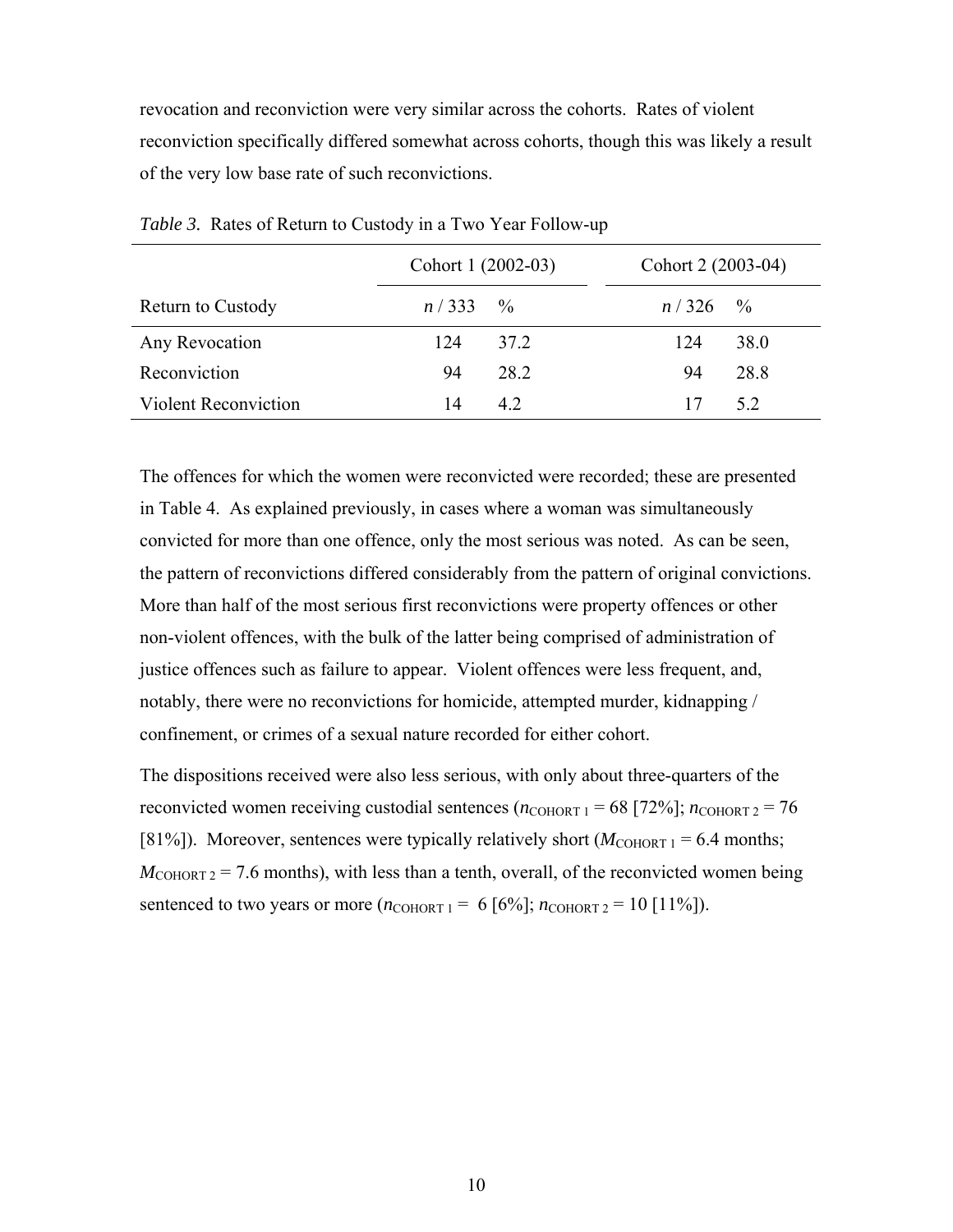|                         | Cohort 1 (2002-03) |               | Cohort 2 (2003-04) |                |
|-------------------------|--------------------|---------------|--------------------|----------------|
| Offence Type            | n/94               | $\frac{0}{0}$ | n/94               | $\frac{0}{0}$  |
| <b>Violent Offences</b> | 14                 | 13.8          | 16                 | 17.0           |
| Assault                 | 8                  | 8.5           | 9                  | 9.6            |
| Robbery                 | $\overline{2}$     | 2.1           | 7                  | 7.5            |
| Arson                   | 3                  | 3.2           | $\theta$           | $\theta$       |
| <b>Utter Threats</b>    | 1                  | 1.0           | $\theta$           | $\overline{0}$ |
| Non-violent Offences    | 80                 | 86.2          | 78                 | 83.0           |
| Drug Offence            | 15                 | 16.0          | 15                 | 16.0           |
| Property                | 31                 | 33.0          | 24                 | 25.5           |
| Fraud                   | 7                  | 7.5           | 10                 | 10.6           |
| Other                   | 27                 | 28.7          | 29                 | 30.8           |

<span id="page-16-0"></span>*Table 4.* Most Serious Offences (First Reconviction)

*Note.* As this table summarizes only *first* reconvictions, the rate of violent reconviction is slightly lower than that indicated in Table 3.

Rates of return to custody were also examined for differences according to a number of variables. First, rates of return to custody were examined by ethnicity. As can be seen in Table 5, Aboriginal women had significantly more revocations and reconvictions, generally, than did non-Aboriginal women, though not more violent reconvictions.

| <b>Return to Custody</b>    | Non-Aboriginal | Aboriginal | $\chi^2$ |
|-----------------------------|----------------|------------|----------|
| Any Revocation              |                |            |          |
| Cohort 1 (2002-03)          | 33.1           | 50.0       | $7.58**$ |
| Cohort 2 (2003-04)          | 34.5           | 47.3       | $4.52*$  |
| Reconviction                |                |            |          |
| Cohort 1 (2002-03)          | 23.1           | 43.9       | 13.19*** |
| Cohort 2 (2003-04)          | 25.1           | 38.5       | $5.70*$  |
| <b>Violent Reconviction</b> |                |            |          |
| Cohort 1 (2002-03)          | 4.0            | 4.9        | 0.12     |
| Cohort 2 (2003-04)          | 3.8            | 8.8        | 3.27     |

*Table 5.* Rates of Return to Custody (%) by Aboriginal Ethnicity

*Note.* Non-Aboriginal offenders:  $n_{\text{COHORT 1}} = 251$ ;  $n_{\text{COHORT 2}} = 235$ . Aboriginal offenders:  $n_{\text{COHORT 1}} = 82$ ;  $n_{\text{COMORT 2}} = 91.$ 

 $*_{p}$  < .05.  $*_{p}$  < .01.  $*_{p}$  < .001.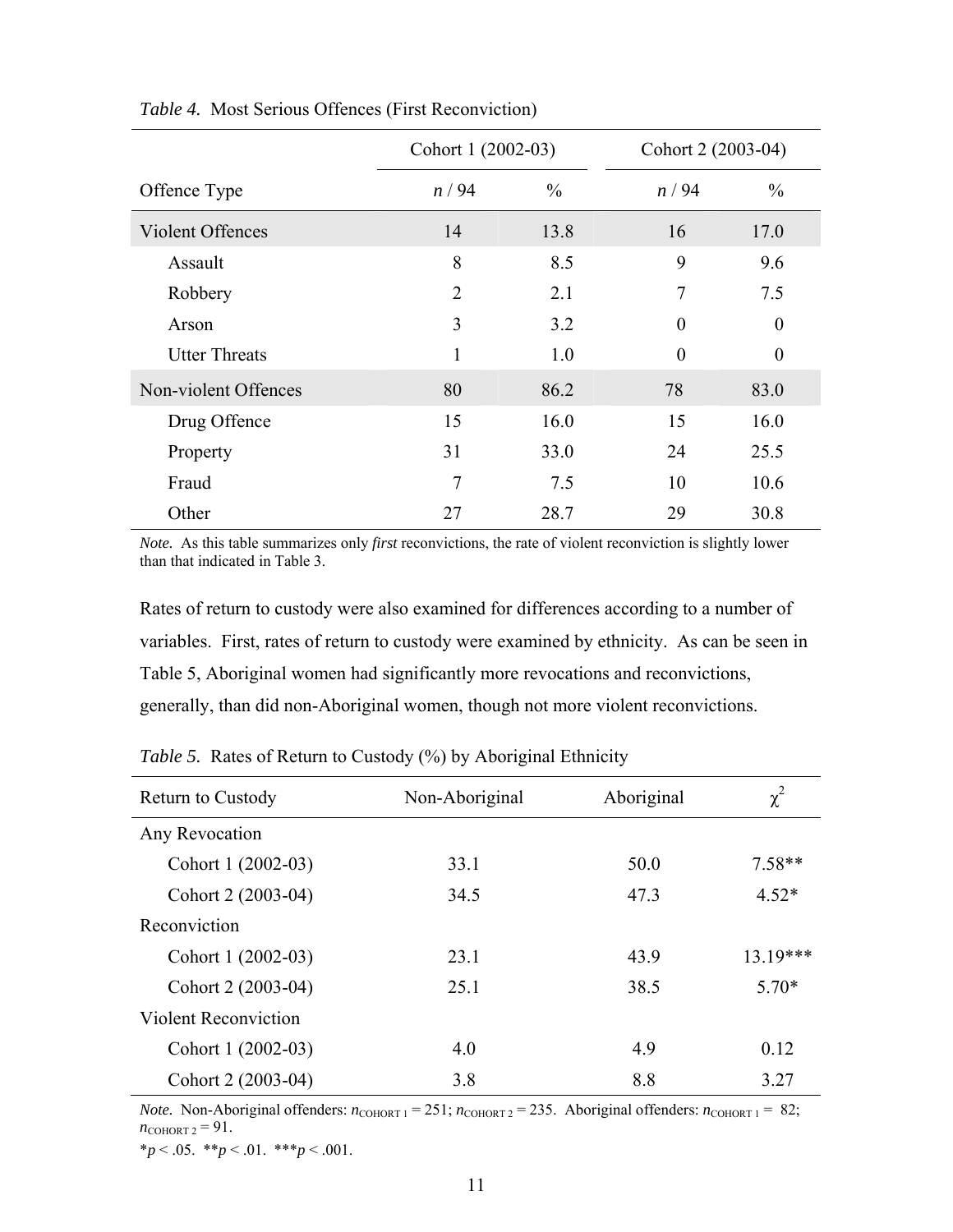<span id="page-17-0"></span>Next, women whose index offences were violent were found to be reconvicted more frequently for violent offences than were women with convictions for non-violent offences only, though rates of reconviction generally were not different across groups. The relationship between index offence and revocation was less clear, with a small but significant difference detected in the first cohort, and with non-violent offenders having a lower rate of return to custody. In the second cohort, women convicted of non-violent offences had non-significantly higher rates of return to custody. Together, these results demonstrate that previously violent offenders were more likely to subsequently receive violent reconvictions, but were not more likely to receive other types of reconvictions nor consistently more likely to be revoked.

| <b>Return to Custody</b>    | Violent Index<br>Offence | Non-violent Index<br>Offence | $\chi^2$   |
|-----------------------------|--------------------------|------------------------------|------------|
| Any Revocation              |                          |                              |            |
| Cohort 1 (2002-03)          | 43.8                     | 31.2                         | $5.59*$    |
| Cohort 2 (2003-04)          | 36.0                     | 40.0                         | 0.55       |
| Reconviction                |                          |                              |            |
| Cohort 1 (2002-03)          | 31.9                     | 24.9                         | 2.02       |
| Cohort 2 (2003-04)          | 31.1                     | 26.7                         | 0.77       |
| <b>Violent Reconviction</b> |                          |                              |            |
| Cohort 1 (2002-03)          | 8.1                      | 0.6                          | $11.76***$ |
| Cohort 2 (2003-04)          | 9.3                      | 1.2                          | $10.83***$ |

*Table 6.* Rates of Return to Custody (%) by Index Offence

*Note.* Violent:  $n_{\text{COHORT 1}} = 173$ ;  $n_{\text{COHORT 2}} = 165$ . Non-violent only:  $n_{\text{COHORT 1}} = 160$ ;  $n_{\text{COHORT 2}} = 161$ .  $*_{p}$  < .05. \*\*\**p* < .001.

In considering the type of release received by the offenders, results demonstrated that offenders on discretionary release were between two and three times less likely to receive new convictions than were offenders on non-discretionary release. Those liberated at statutory release or warrant expiry were also more likely to be convicted of violent offences. The difference between the proportion of women in the discretionary release group who were returned due to a revocation and who were returned due to a reconviction suggests that technical revocations (i.e., due to a breach of conditions) were quite common among this group. The opposite pattern of difference was found for the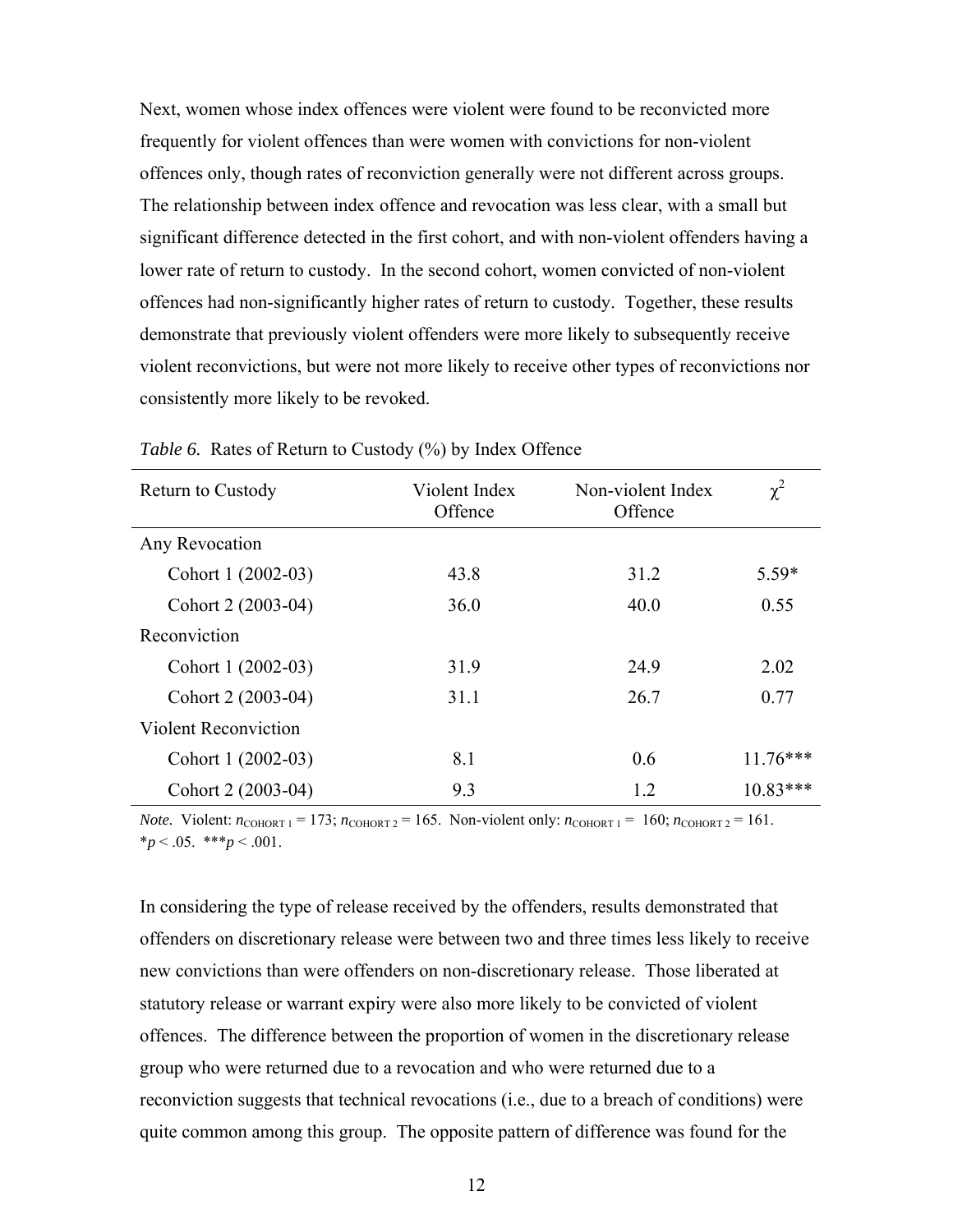<span id="page-18-0"></span>women in the non-discretionary release group; follow-up investigations revealed that this was attributable to these women being convicted for new offences *after* the expiration of their sentences. On consideration, this is not surprising, since women who do not receive discretionary release typically reach their warrant expiry dates sooner after release than do their counterparts released on parole. This also explains why no differences were found between the two groups in rates of revocation. Specifically, the different periods under federal jurisdiction in the community may mask variation; women who were not on discretionary release would presumably have a shorter time period during which they could have their release revoked for technical reasons.

| <b>Return to Custody</b>    | Non-discretionary | Discretionary | $\chi^2$  |
|-----------------------------|-------------------|---------------|-----------|
| Any Revocation              |                   |               |           |
| Cohort 1 (2002-03)          | 36.5              | 37.8          | 0.06      |
| Cohort 2 (2003-04)          | 32.6              | 41.9          | 2.90      |
| Reconviction                |                   |               |           |
| Cohort 1 (2002-03)          | 46.6              | 13.5          | 44.49**** |
| Cohort 2 (2003-04)          | 43.7              | 18.3          | 24.83**** |
| <b>Violent Reconviction</b> |                   |               |           |
| Cohort 1 (2002-03)          | 8.8               | 0.5           | 13.87***  |
| Cohort 2 (2003-04)          | 9.6               | 2.1           | $9.09**$  |

*Table 7.* Rates of Return to Custody (%) by Release Type

*Note.* Non-discretionary release:  $n_{\text{COHORT 1}} = 148$ ;  $n_{\text{COHORT 2}} = 135$ . Discretionary release:  $n_{\text{COHORT 1}} = 185$ ;  $n_{\text{COMORT } 2} = 191.$ 

\*\**p* < .01. \*\*\**p* < .001. \*\*\*\**p* < .0001.

 $\overline{a}$ 

Rates of reconvictions occurring prior to and after each offender's warrant expiry date were also examined.<sup>[6](#page-18-0)</sup> As can be seen in Table 8, more reconvictions occurred after warrant expiry, though the pattern was not the same for both cohorts. Notably, these differences were not compared statistically due to differing time periods prior to and after warrant expiry. While more than twice as many reconvictions occurred after warrant expiry relative to before in cohort 1, this difference was much less marked in cohort 2. For violent reconvictions specifically, slightly more reconvictions occurred after warrant

<sup>&</sup>lt;sup>6</sup> These calculations were not completed for revocations as offenders past the expiration of their sentences are no longer under supervision and therefore can no longer have their release revoked for technical reasons, thereby rendering the comparison inappropriate.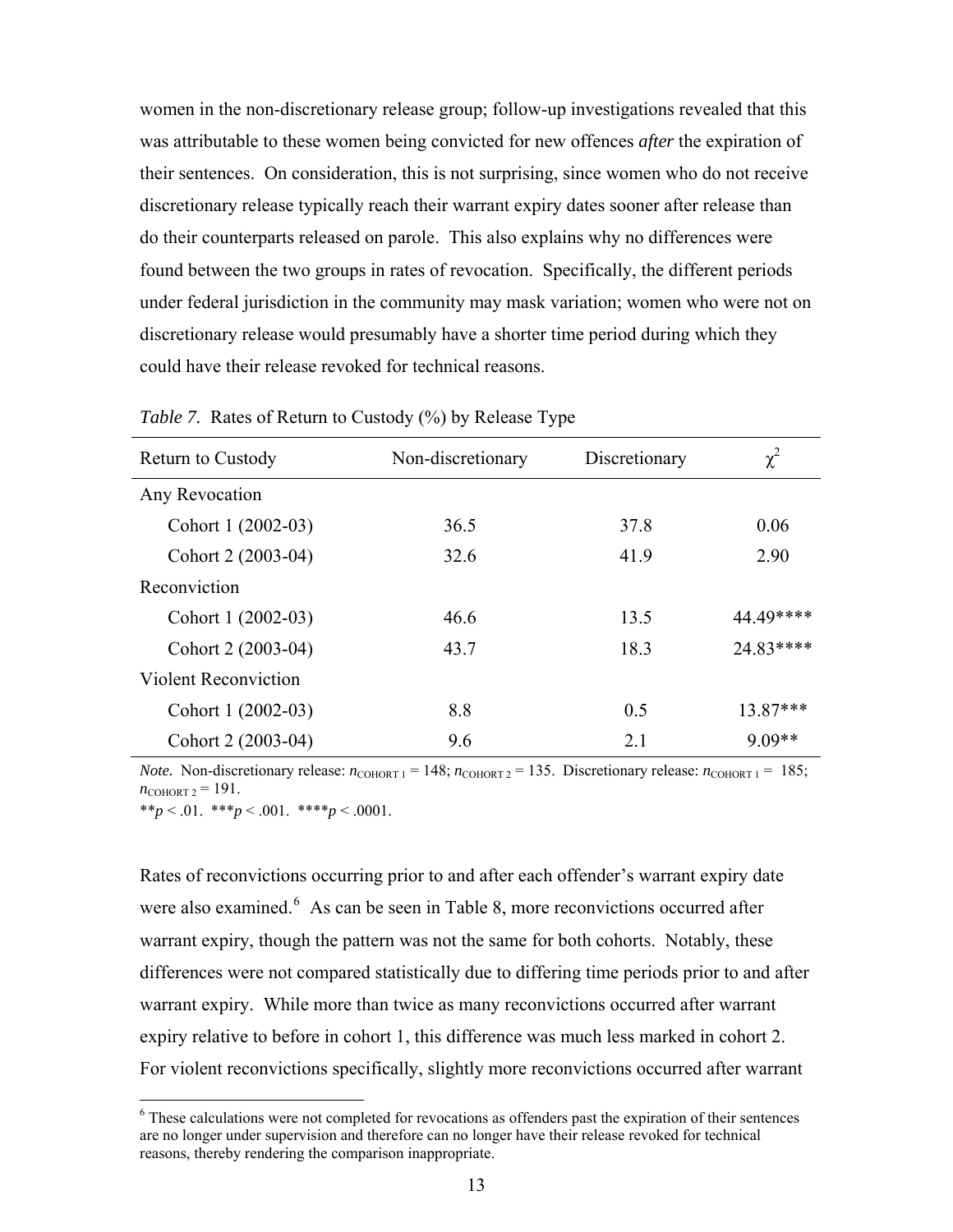<span id="page-19-0"></span>expiry in both cohorts; again, however, the low base rates in this category makes this difference difficult to interpret with confidence.

| Pre-WED | Post-WED |
|---------|----------|
|         |          |
| 9.9     | 18.8     |
| 14.0    | 15.3     |
|         |          |
| 1.9     | 2.5      |
| 19      | 3.4      |
|         |          |

*Table 8.* Rates of Return to Custody (%) by Warrant Expiry Date

*Note.*  $N_{\text{COHORT 1}} = 325$ ;  $N_{\text{COHORT 2}} = 321$  (excludes cases with missing WED information).

A series of follow up analyses were conducted to examine the length of time elapsed in the community prior to revocation or reconviction. Time until violent reconvictions was not examined as offenders reconvicted for non-violent offences had more limited opportunities to commit violent offences than did their counterparts in the community; this difference may have influenced findings. Results demonstrated that there was no difference in this length of time according to Aboriginal ethnicity, type of release, or index offence (see Appendix B). There was a non-significant trend, however, for those who did not receive discretionary release to spend shorter periods of time in the community prior to revocation or reconviction than their counterparts who were released on parole.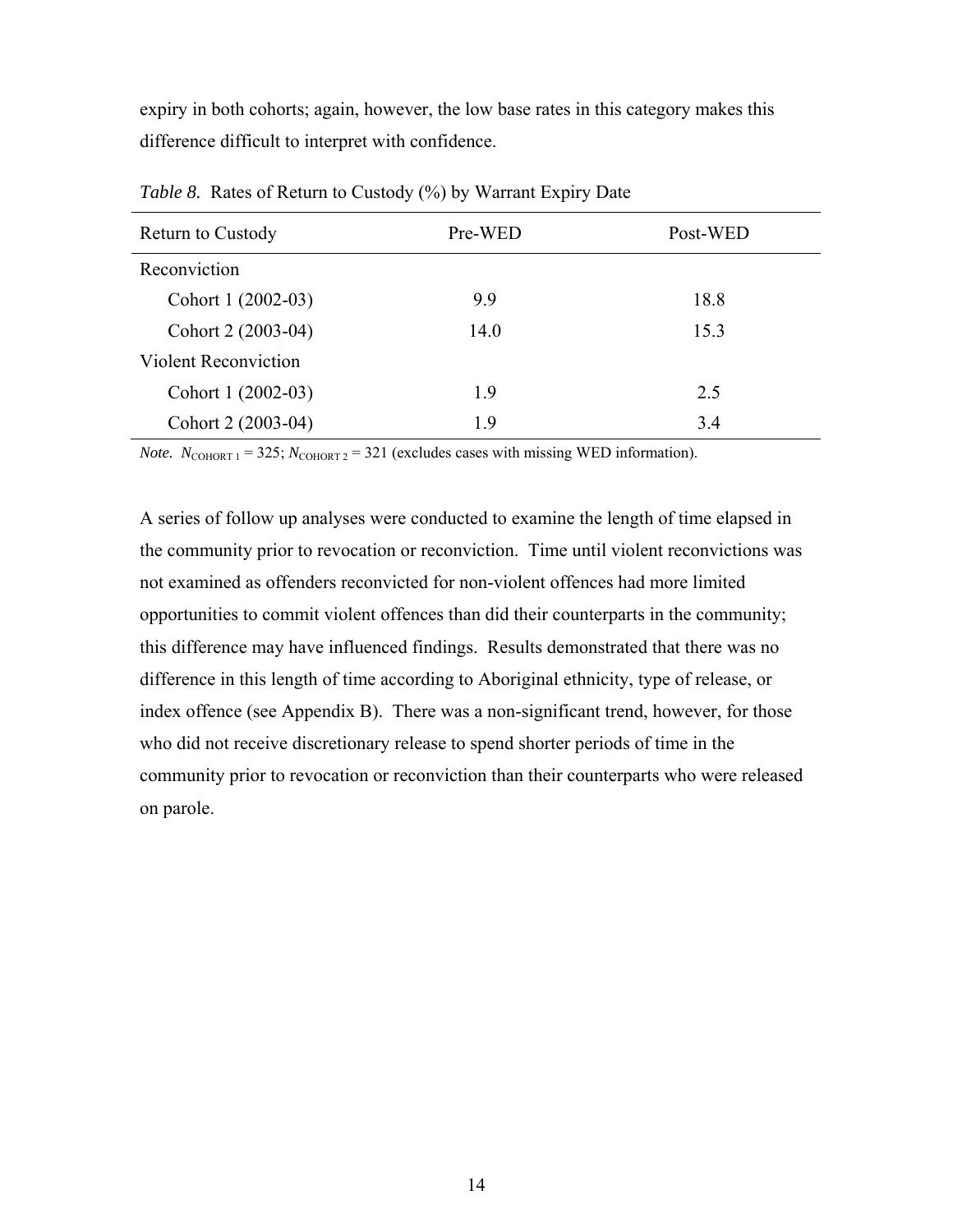## **CONCLUSION**

<span id="page-20-0"></span>The present study provided a specific and up-to-date indication of the rates of recidivism for Canadian federally sentenced women offenders. After consideration of the advantages and disadvantages of various methodological factors, three definitions of recidivism were selected for examination: revocation of conditional release, conviction for any new offence, and conviction for a new violent offence. The files of all women released in 2003-03 and 2003-04 were examined retrospectively for periods of two years from their dates of release.

In considering revocations of conditional release occurring within two years of release, a rate of return to custody of 37.2% was found for women released in 2002-03, and a rate of 38.0% was found for women released in 2003-04. Rates of conviction for new offences for these cohorts were of 28.2 and 28.8% respectively, while those for violent offences were of 4.2 and 5.2% respectively. In the earlier examination conducted by Bonta and colleagues (2003), rates of new conviction and of new violent conviction ranged from 23.0 to 30.0% and 6.7 to 7.4% respectively for federally sentenced women released in fiscal years 1994-95 to 1996-97. This contrast demonstrates that rates of reconviction have not changed since the earlier study, while rates of violent reconviction have decreased. Consideration of new violent reconvictions, however, must be tentative, as very low base rates of violent re-offending among women means that minor differences, in terms of actual numbers, can result in seemingly impressive changes in proportions. Further exploration of women's recidivism rates in later years will determine whether these small differences demonstrate a changing trend in patterns of recidivism or whether they are simply artifacts of sample size.

When rates of return to custody were considered by ethnicity, index offence, or type of release, findings were consistent with expectations. First, Aboriginal women were more likely than their non-Aboriginal counterparts to have their conditional release revoked and to receive a new conviction (though not to receive a new violent conviction). This is in step with the results reported both by Bonta and his colleagues (Bonta et al., 2003; Bonta, Lipinski, & Martin, 1992) and by others (Jackson, 1989). Second, women whose index offence was violent in nature were more likely than their counterparts with only non-violent index offences to be convicted of a subsequent violent offence, suggesting that violence may be a learned behaviour for this group of women. Finally, women

15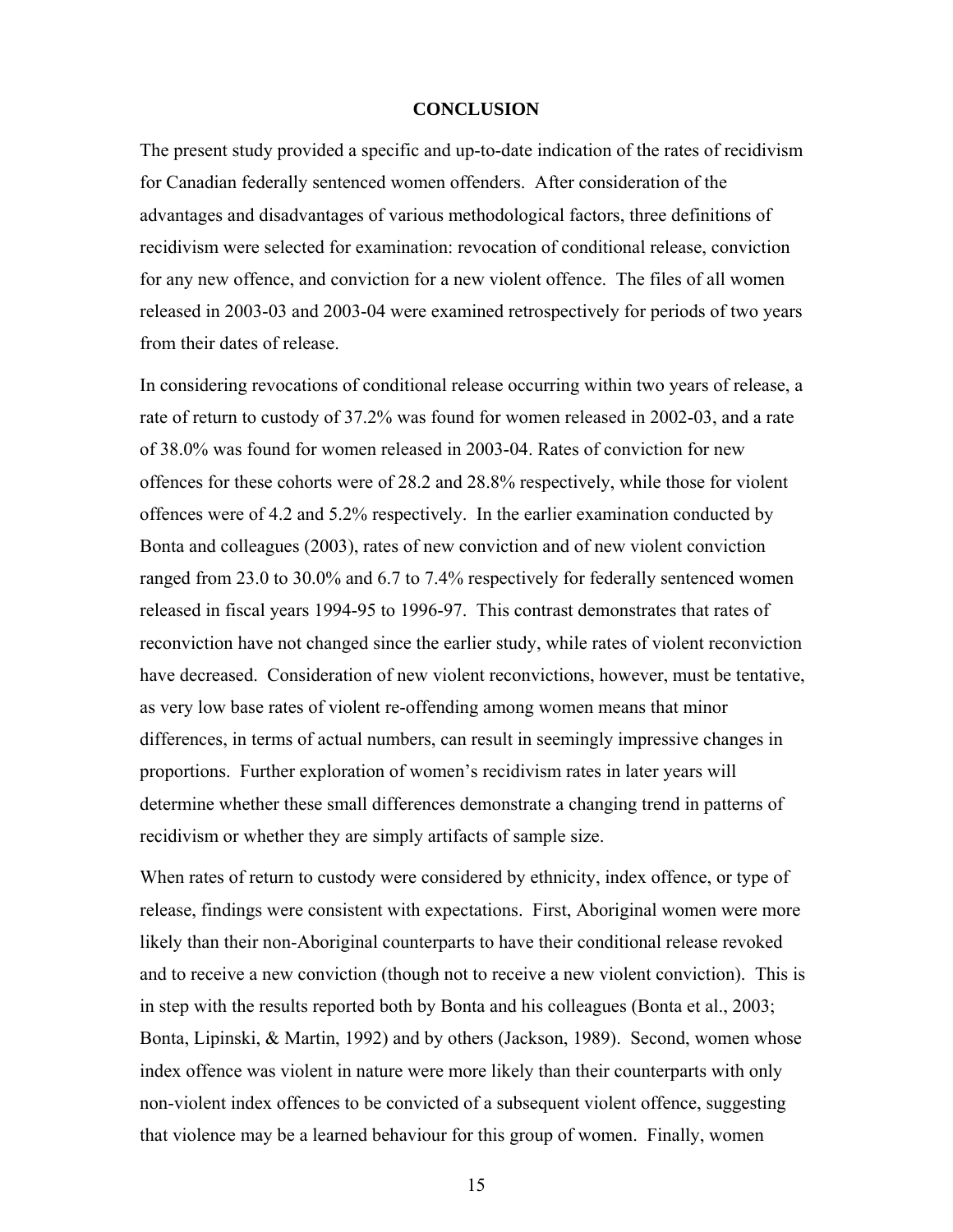receiving discretionary release were less likely to be reconvicted, both generally and for violent offences specifically, than were women not receiving discretionary release. This result is not surprising, since the decision to grant discretionary release is a result of perceived risk of re-offending (National Parole Board, 2007). These findings support the National Parole Board's current risk assessment techniques, suggesting they are appropriately discriminating between women likely and unlikely to recidivate. The results also suggest that community parole officers are ably managing offenders in the community. Offenders receiving discretionary release are typically supervised by a parole officer for longer periods than their counterparts who are not granted discretionary release, and these results indicate that supervision may be contributing to a decrease in anti-social behaviour. From this point of view, this pattern of results is particularly striking; given the longer supervision periods of those in the former group, it could be expected that staff would have *greater* opportunity to become aware of non-compliance with conditions and revoke release. That this was not the case lends further support to the contention that community supervision contributes to decreased risk.

Though these results offer a standard against which to assess the impacts of policy and procedural shifts in correctional practice, it is important to acknowledge a number of limitations. First, changes in the federal offender population may result in changes in rates of recidivism. Specifically, trends over the last decade indicate that by and large, a greater proportion of women admitted to federal custody are assessed as high risk and as having high levels of criminogenic needs (Research Branch, 2006). If these trends continue, it is likely that rates of recidivism will also change. Second, it is possible that the present definitions may not be suitable in all contexts. For example, it would be inappropriate to compare these rates with those of re-arrest, re-incarceration, and selfreported criminal activity, though these also have advantages as definitions of recidivism. However, the present study was explicit in its definitions and methodology, and therefore offers a clear, unambiguous, and up-to-date indication of rates of recidivism of federally sentenced women offenders in Canada. Moreover, the similarities between this study and that of Bonta and colleagues (2003) allowed for comparisons over time; continued investigations using similar methodologies will provide for a more comprehensive investigation of changing trends.

16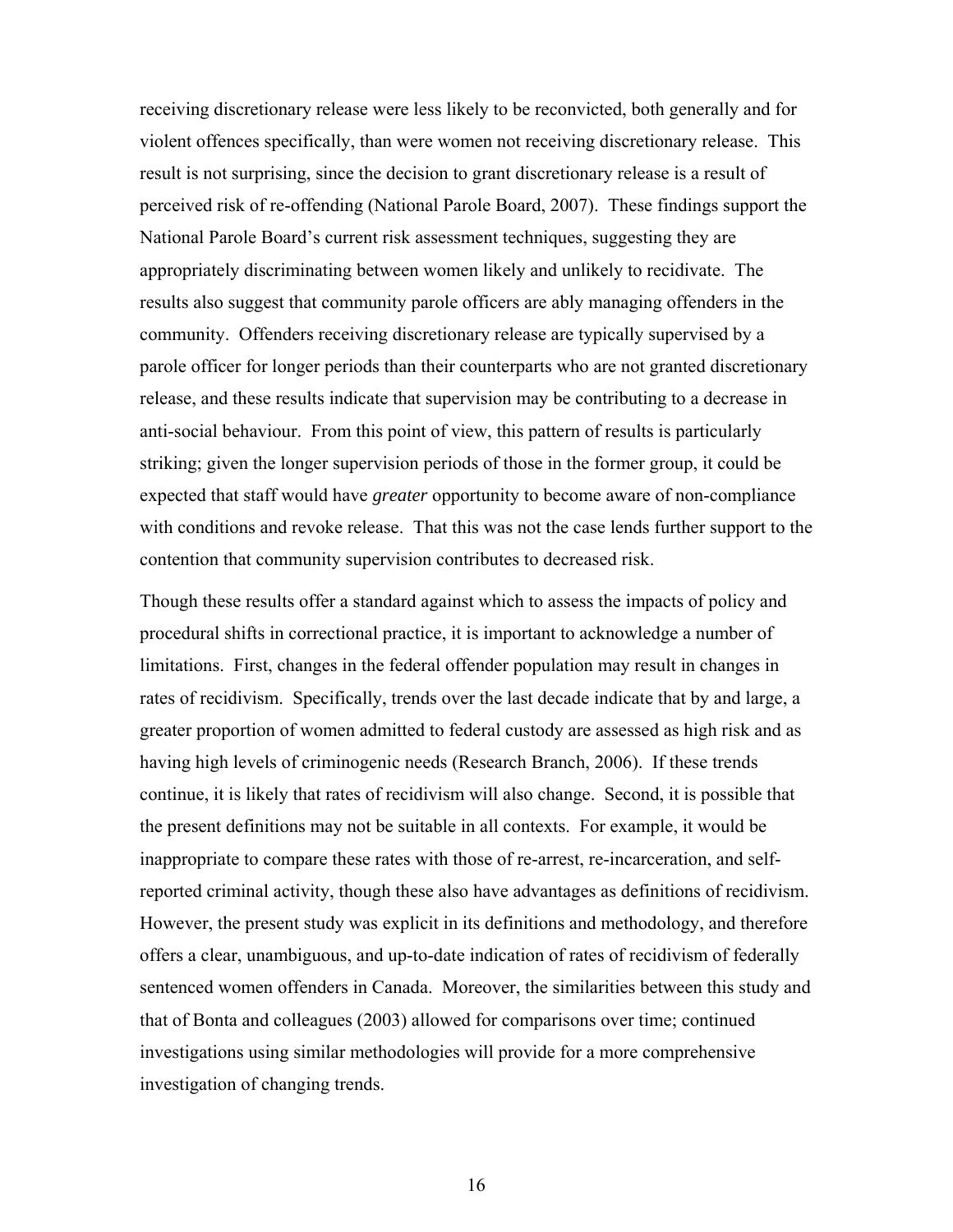### **REFERENCES**

- <span id="page-22-0"></span>Andrews, D.A. & Bonta, J. (2006). *The psychology of criminal conduct* ( $4<sup>th</sup>$  ed.). Cincinnati, OH: Anderson Publishing Company.
- Benda, B.B. (2005). Gender differences in life-course theory of recidivism: A survival analysis. *International Journal of Offender Therapy and Comparative Criminology,49,* 328-342.
- Blanchette, K. (1996). *The relationship between criminal history, mental disorder, and recidivism among federally sentenced female offenders.* Unpublished Masters thesis, Carleton University, Ottawa, ON.
- Blanchette, K. (2001). *Classifying female offenders for effective intervention: Application of the case-based principles of risk and need.* Unpublished comprehensive paper, Carleton University, Ottawa, ON.
- Bonta, J., Lipinski, S., & Martin, M. (1992). The characteristics of Aboriginal recidivists. *Canadian Journal of Criminology, 34,* 517-521.
- Bonta, J., Rugge, T., & Dauvergne, M. (2003). *The reconviction rate of federal offenders.* Ottawa, ON: Solicitor General Canada.
- Cuppleditch, L. & Evans, W. (2005). Re-offending of adults: Results from the 2002 cohort. *Home Office Statistical Bulletin* (December 2005) London: Home Office.
- Deschenes, E.P., Owen, B., & Crow, J. (2006). *Final report: Recidivism among female prisoners: Secondary analysis of the 1994 BJS recidivism data set.* Washington, DC: United States Department of Justice.
- Jackson, M. (1989). Locking up Natives in Canada. *University of British Columbia Law Review, 23,* 215-300.
- Kershaw, C., Goodman, J., & White, S. (1999). Reconvictions of offenders sentenced or discharged from prison in 1994, England and Wales. *Home Office Statistical Bulletin* (April 1999). London: Home Office.
- Langan, P.A. & Levin, D.J. (2002). *Recidivism of prisoners released in 1994.*  Washington, DC: United States Department of Justice.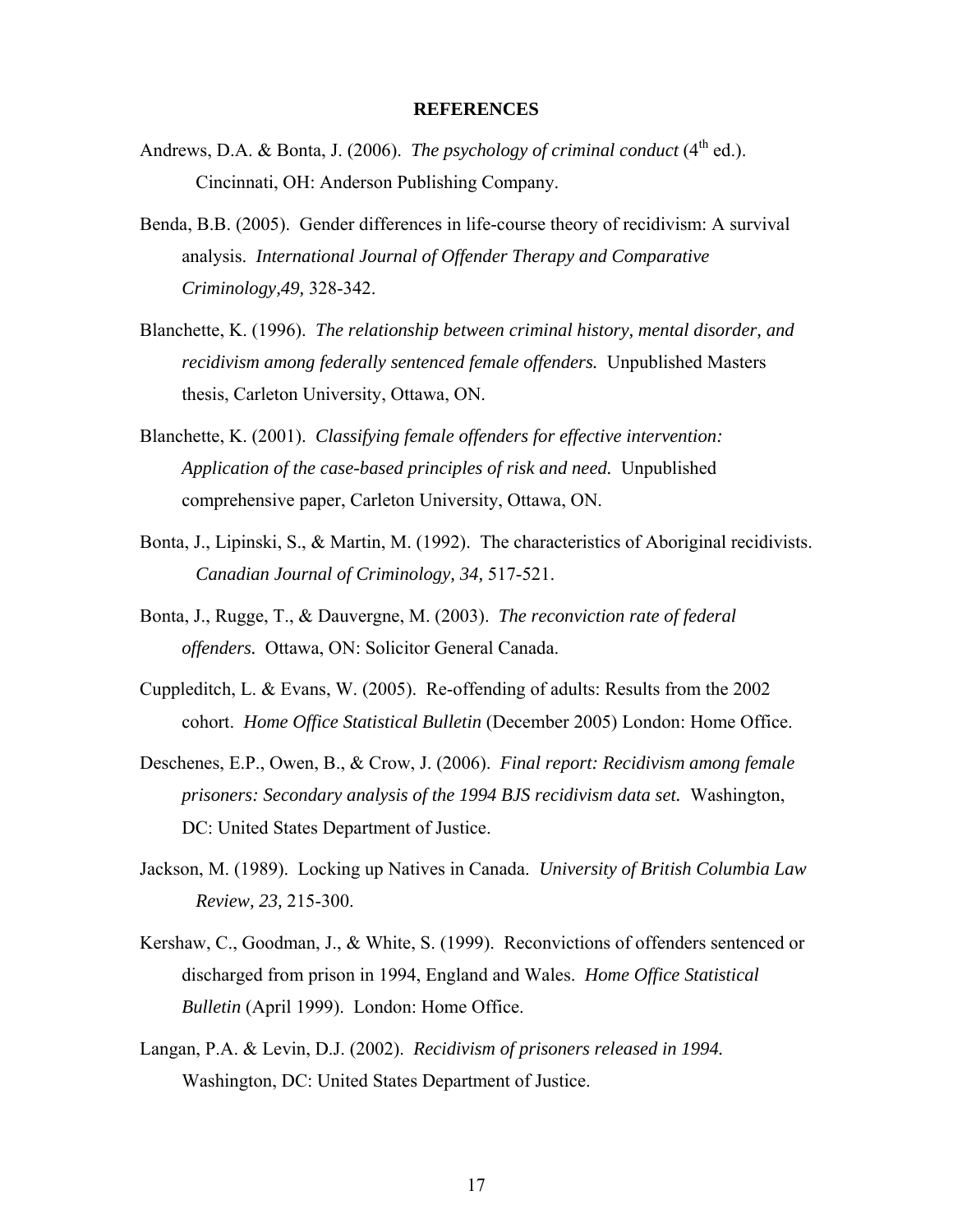- Law, M. (2004). Federally sentenced women in the community: Dynamic risk predictors*. Forum on Corrections Research, 16*, 18-20.
- National Parole Board (2007). *Core values.* Retrieved June 15, 2007 from http://www.npb-cnlc.gc.ca/about/corev\_e.htm
- O'Brien, P. & Bates, R. (2005). Women's post-release experiences in the U.S.: Recidivism and re-entry. *International Journal of Prisoner Health, 1,* 207-221.
- Putkonen, H., Komulainen, E.J., Virkkunen, M., Eronen, M., & Lönnqvist, J. (2003). Risk of repeat offending among violent female offenders with psychotic and personality disorders. *American Journal of Psychiatry, 160,* 947-951.
- Research Branch (2006). *The changing federal offender population: Profiles and forecasts, 2006.* Ottawa, ON: Correctional Service Canada.
- Rettinger, J.L. (1998). *A recidivism follow-up study investigating risk and need within a sample of provincially sentenced women.* Unpublished doctoral dissertation, Carleton University, Ottawa, ON.
- Verbrugge, P., Nunes, K., Johnson, S., & Taylor, K. (2002). *Predictors of revocation of conditional release among substance abusing women offenders.* Ottawa, ON: Correctional Service of Canada.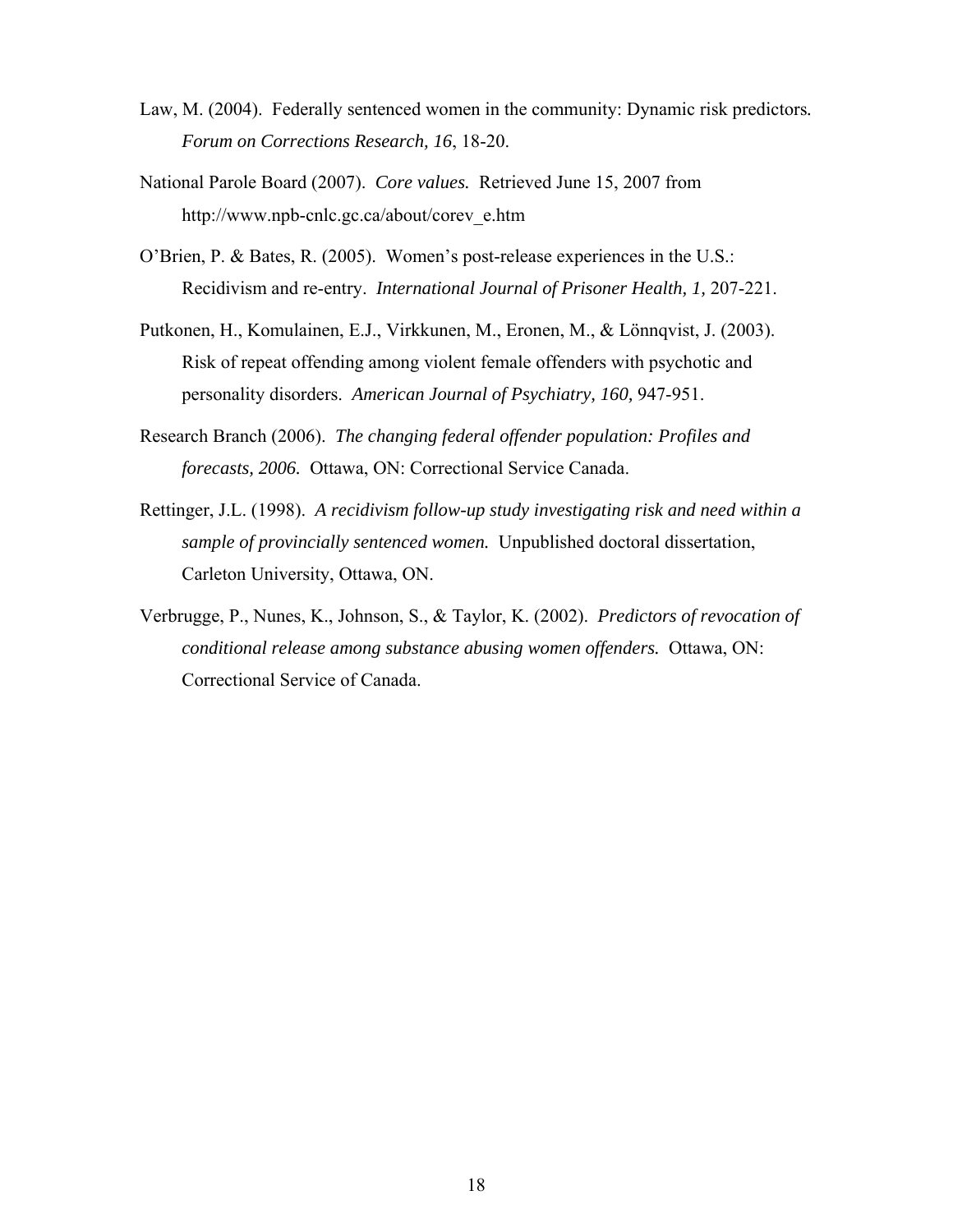|  | <b>Appendix A. CPIC Coding Guide</b> |  |
|--|--------------------------------------|--|
|--|--------------------------------------|--|

<span id="page-24-0"></span>

|    | Name:                                                                                                                                                                                                                                                |                                                                                                                                                                            |
|----|------------------------------------------------------------------------------------------------------------------------------------------------------------------------------------------------------------------------------------------------------|----------------------------------------------------------------------------------------------------------------------------------------------------------------------------|
|    | from cohort information sheet                                                                                                                                                                                                                        | from cohort information sheet                                                                                                                                              |
|    | 1. Release date:                                                                                                                                                                                                                                     |                                                                                                                                                                            |
|    | from cohort information sheet (yyyy/mm/dd)                                                                                                                                                                                                           |                                                                                                                                                                            |
|    | 2. Follow up end date:                                                                                                                                                                                                                               |                                                                                                                                                                            |
|    | Release date plus two years (yyyy/mm/dd)                                                                                                                                                                                                             |                                                                                                                                                                            |
|    |                                                                                                                                                                                                                                                      | Consider only convictions occurring from Release date to Follow up end date:                                                                                               |
|    | 3. Did a new conviction occur?                                                                                                                                                                                                                       | $\Box$ No<br>$\Box$ Yes                                                                                                                                                    |
| 4. | Offence date:                                                                                                                                                                                                                                        | (yyy/mm/dd)                                                                                                                                                                |
|    | 5. Type of offence (most serious offence):                                                                                                                                                                                                           | If there are multiple offences, code for the one with the most serious                                                                                                     |
|    | which causes most harm against a person.<br>Violent offences:<br>$\Box$ Homicide<br>$\Box$ Attempted murder<br>$\Box$ Sexual offence<br>$\Box$ Assault<br>$\Box$ Robbery<br>$\Box$ Kidnap / Confine<br>$\Box$ Weapon offence<br>$\Box$ Utter threats | Non-violent offences:<br>$\Box$ Property (e.g., theft, B&E)<br>$\Box$ Drug offence<br>$\Box$ Impaired driving<br>$\Box$ Fraud<br>$\Box$ Admin. of justice<br>$\Box$ Other: |
|    | $\Box$ Arson<br>$\Box$ Other:<br>6. Disposition for most serious offence:                                                                                                                                                                            | disposition. If two offences receive the same disposition, then code the offence                                                                                           |

| 7. Did a new violent offence occur? |  | $\Box$ No $\Box$ Yes |
|-------------------------------------|--|----------------------|
| 8. Offence date:                    |  | (yyyymm/dd)          |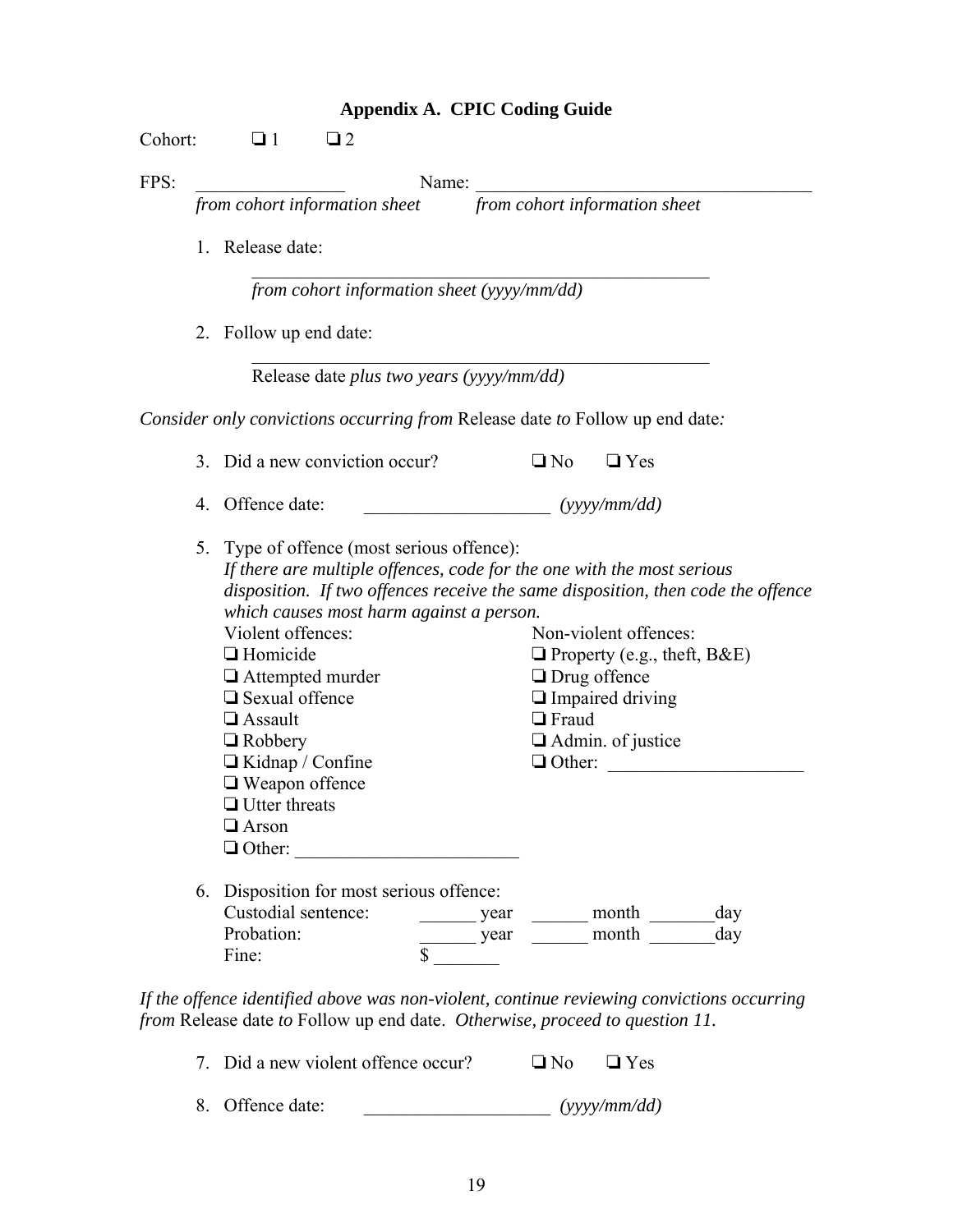| Type of offence (most serious offence):<br>9.                                    |                                           |                         |           |               |  |  |  |
|----------------------------------------------------------------------------------|-------------------------------------------|-------------------------|-----------|---------------|--|--|--|
| If there are multiple offences, code for the one with the most serious           |                                           |                         |           |               |  |  |  |
| disposition. If two offences receive the same disposition, then code the offence |                                           |                         |           |               |  |  |  |
| which causes most harm against a person.                                         |                                           |                         |           |               |  |  |  |
| $\Box$ Homicide                                                                  |                                           | $\Box$ Attempted murder |           |               |  |  |  |
| $\Box$ Sexual offence                                                            |                                           |                         |           |               |  |  |  |
| $\Box$ Robbery                                                                   | $\Box$ Assault<br>$\Box$ Kidnap / Confine |                         |           |               |  |  |  |
| $\Box$ Weapon offence                                                            |                                           | $\Box$ Utter threats    |           |               |  |  |  |
| $\Box$ Arson                                                                     | $\Box$ Other:                             |                         |           |               |  |  |  |
|                                                                                  |                                           |                         |           |               |  |  |  |
|                                                                                  |                                           |                         |           |               |  |  |  |
|                                                                                  |                                           |                         |           |               |  |  |  |
| 10. Disposition for most violent offence:                                        |                                           |                         |           |               |  |  |  |
| Custodial sentence:                                                              |                                           | year                    | month     | day           |  |  |  |
| Probation:                                                                       |                                           | year                    | month     | day           |  |  |  |
| Fine:                                                                            | \$                                        |                         |           |               |  |  |  |
|                                                                                  |                                           |                         |           |               |  |  |  |
| <i>Consider the time period from</i> Release date <i>to</i> Follow up end date:  |                                           |                         |           |               |  |  |  |
|                                                                                  |                                           |                         |           |               |  |  |  |
| 11. Did the offender die during this period?                                     |                                           |                         | $\Box$ No | $\square$ Yes |  |  |  |
|                                                                                  |                                           |                         |           |               |  |  |  |
| 12. Was the offender deported during this period?                                | $\Box$ No                                 | $\Box$ Yes              |           |               |  |  |  |
|                                                                                  |                                           |                         |           |               |  |  |  |
|                                                                                  |                                           |                         |           |               |  |  |  |

13. Date of death / deportation: \_\_\_\_\_\_\_\_\_\_\_\_\_\_\_\_\_\_\_\_\_\_\_\_\_\_\_ *(yyyy/mm/dd)*